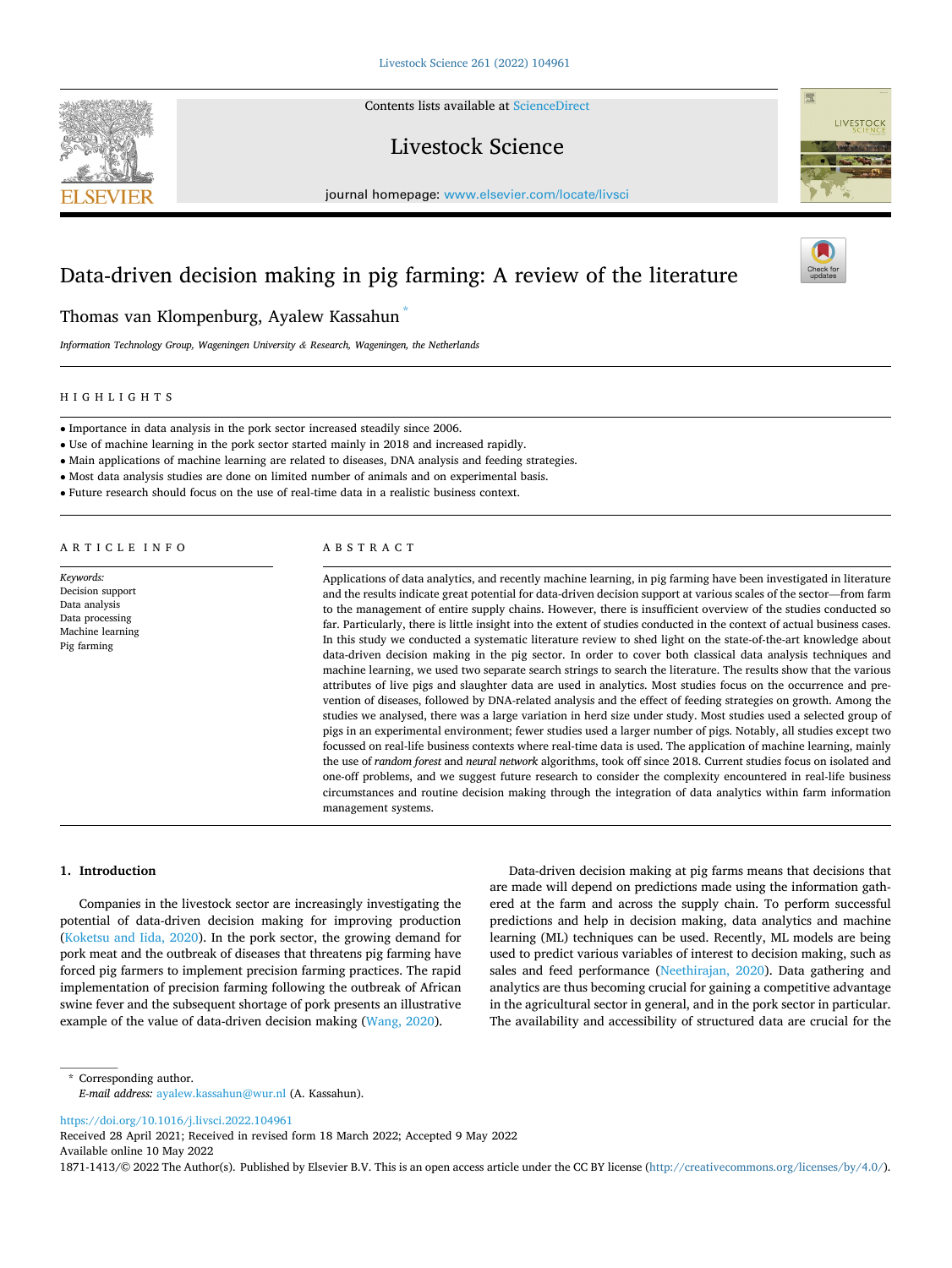<span id="page-1-0"></span>Algorithms used for disease detection at a livestock farm [\(Neethirajan, 2020\)](#page-13-0).

| <b>Disease</b>        | Algorithm                              | Parameter detected           |
|-----------------------|----------------------------------------|------------------------------|
| Mastitis              | Bag of Words (BoW),                    | Somatic cell Count (SSC),    |
|                       | <b>Gradient Boosted Trees</b><br>(GBT) | Electrical Conductivity (EC) |
|                       | Fog computing,                         | Leg movement, Neck movement  |
| Lameness              | Classification                         | and Image/Video data         |
|                       | and regressive tree (CART)             |                              |
|                       | XGBoost algorithm                      |                              |
| Postpartum            | Random Forest Algorithm                | Lactose vield, Protein       |
| disease               | (RFA)                                  | production, Milk yield       |
| Coccidiosis           | Principal Component                    | Volatile Organic Compounds   |
|                       | Analysis (PCA)                         | (VOC) in air                 |
| African Swine<br>F111 | Optical flow algorithm                 | Mobility, speed, direction   |

#### **Table 2**

Algorithms used to help farmers monitor feed intake vs feed efficiency [\(Nee](#page-13-0)[thirajan, 2020\)](#page-13-0).

| Algorithms                           | Data collection method                                                                   |
|--------------------------------------|------------------------------------------------------------------------------------------|
| Top-down induction of decision trees | Weight and concentration of food, drones                                                 |
| (TDIDT) algorithm                    | and manual entries                                                                       |
| Random Forest Algorithm elastic net  | Metabolic rate, Gene expression, Average                                                 |
| (ENET) and nearest shrunken centroid | daily weight gain, and Average Back fat                                                  |
| algorithm                            | gain                                                                                     |
| Sing Shot multi-box Detector (SSD)   | Body Condition Score (BCS) through the                                                   |
| algorithm                            | multicamera system                                                                       |
| Auto-Regressive Moving Average model | Feeding weight of dry and concentrate                                                    |
| (ARIMA)                              | and milk production by each cow                                                          |
| Convolutional Neural Networks (CNNs) | RGB camera, RFID for cow feed intake<br>and milk production measurement and<br>frequency |

**Table 3** 

ML use in livestock management, derived from [\(Sharma et al., 2020](#page-13-0)).

| Algorithm                  | Objective                                                                               |
|----------------------------|-----------------------------------------------------------------------------------------|
| <b>ANN</b>                 | Supply chain management (Vlontzos and Pardalos, 2017)                                   |
| Bayesian network           | Animal welfare tracking and production management (Liakos<br>et al., 2018)              |
| Clustering                 | Supply chain management (Vlontzos and Pardalos, 2017)                                   |
| Deep learning              | Feeding and marketing decisions of growing pigs (                                       |
|                            | Pourmoayed et al., 2016)                                                                |
| Decision tree              | Supply chain management (Vlontzos and Pardalos, 2017)                                   |
| Instance-based<br>learning | Supply chain management (Vlontzos and Pardalos, 2017)                                   |
| Neural networks            | Pig cough recognition (Mucherino et al., 2009)                                          |
| Regression                 | Automatically and continuously monitoring animal health (<br>Yazdanbakhsh et al., 2017) |

performance of ML models [\(Lee and Shin, 2020\)](#page-13-0). It is therefore important to investigate the entire pipeline of data analytics in order to apply improved data analytics in practice (Pääkkönen [and Pakkala, 2015](#page-13-0)).

There have been only a few systematic reviews of the literature with respect to data analytics in the pork sector. [Koketsu and Iida \(2020\)](#page-13-0)  reviewed the literature on the data analysis used for the performance of sows and predictors in breeding herds. The review defined four components of sow lifetime performance, namely lifetime efficiency, sow longevity, fertility, and prolificacy. Further, they proposed two different lifetime performance trees, one for piglets weaned and one for pigs born alive, which have relationships with the performance components. They also described predictors for high lifetime performance. [Nguyen Thi](#page-13-0)  [Thuy et al. \(2020\)](#page-13-0) did a review on the pork value chain in Vietnam. They

concluded that the presence of middlemen and traders is important for facilitating the nationwide distribution of pigs and pork, but they also observed that, in general, no official contracts are used in transactions in the current supply chain, and as a result, it is hard to trace the origin of pork in Vietnam. Newer pork value chains are developing in Vietnam but currently represent only a fraction of the whole pork supply chain.

The purpose of this study is to perform a Systematic Literature Review (SLR) and find out what research has been done on the application of data analytics, data-driven management, and data-driven decision support in the pork sector and identify the associated data used. To achieve these goals we defined five research questions:

*RQ1: What data are used for data analytics in the pork sector?* 

*RQ1A: To what extent is the available data adequate and of good quality?*  RQ1B: To what extent is the available data accessible?

RQ2: From which information systems are the data over pigs and pork retrieved?

RQ3: What data can be retrieved from these information systems? RQ3A: What are the key requirements for data gathering?

RQ4: What are the steps of data analytics pipeline and data management in relation to data analytics for animal nutrition, which is the biggest cost factor in pig production?

RQ5: What kind of data analytics can be done to support data-driven management to support operational, tactical, and strategic decisions?

By performing this SLR, we aim to present the state-of-the-art with regard to data analytics in the pork sector.

### **2. Background**

Animal-based products have a large and increasing contribution to the human food supply [\(Bradford, 1999](#page-13-0)). The increasing demand is driven by the increase of both the world population and the wealth of households. Optimizing animal-based products requires optimizing the feed intake of animals, reducing the risk of diseases, and improving the animals' living environment and their general welfare state. Optimizing animal-based production systems requires, therefore, coordination among farmers, feed companies, and other actors. The ultimate aim of optimized animal-based production is to attend to the precise needs of the individual animal, which is called precision livestock farming (PLF). The transition to PLF is achieved when extensive data on animal growth, production outputs, disease development, animal behaviour, and living environment are gathered and analysed for use in data-driven decision making [\(Bos et al., 2018\)](#page-13-0). PLF is part of the general trend of precision farming which is practiced in diverse disciplines of agriculture, such as arable farming ([van Klompenburg et al., 2020](#page-14-0)).

### *2.1. Machine learning*

Machine learning (ML), which includes the application of deep learning and neural networks, is a branch of artificial intelligence (AI). AI is a key element of the fourth industrial revolution, and in agriculture this revolution is referred to as Agriculture 4.0. Different kinds of agricultural technology are being used for many years, but the introduction of IoT, cloud computing, robotics, and AI could change the way of farming significantly [\(Rose and Chilvers, 2018](#page-13-0)).

A variety of research has been done on the use of ML in the agricultural sector, including in the livestock sector. For example, cows' body weight was predicted using a support vector machine classification model, and several ML algorithms have been used in disease detection ([Neethirajan, 2020\)](#page-13-0). Table 1, derived from [Neethirajan \(2020\)](#page-13-0), shows which diseases have been detected using ML.

Machine learning is also being used in optimizing feed efficiency and energy intake. Optimizing feed efficiency is crucial because feed is the biggest cost factor in animal production [\(Van der Meulen, 2020](#page-13-0)). Table 2 shows what algorithms have been used and how data was collected for optimizing feed consumption.

Besides feed efficiency and disease detection, ML has been used in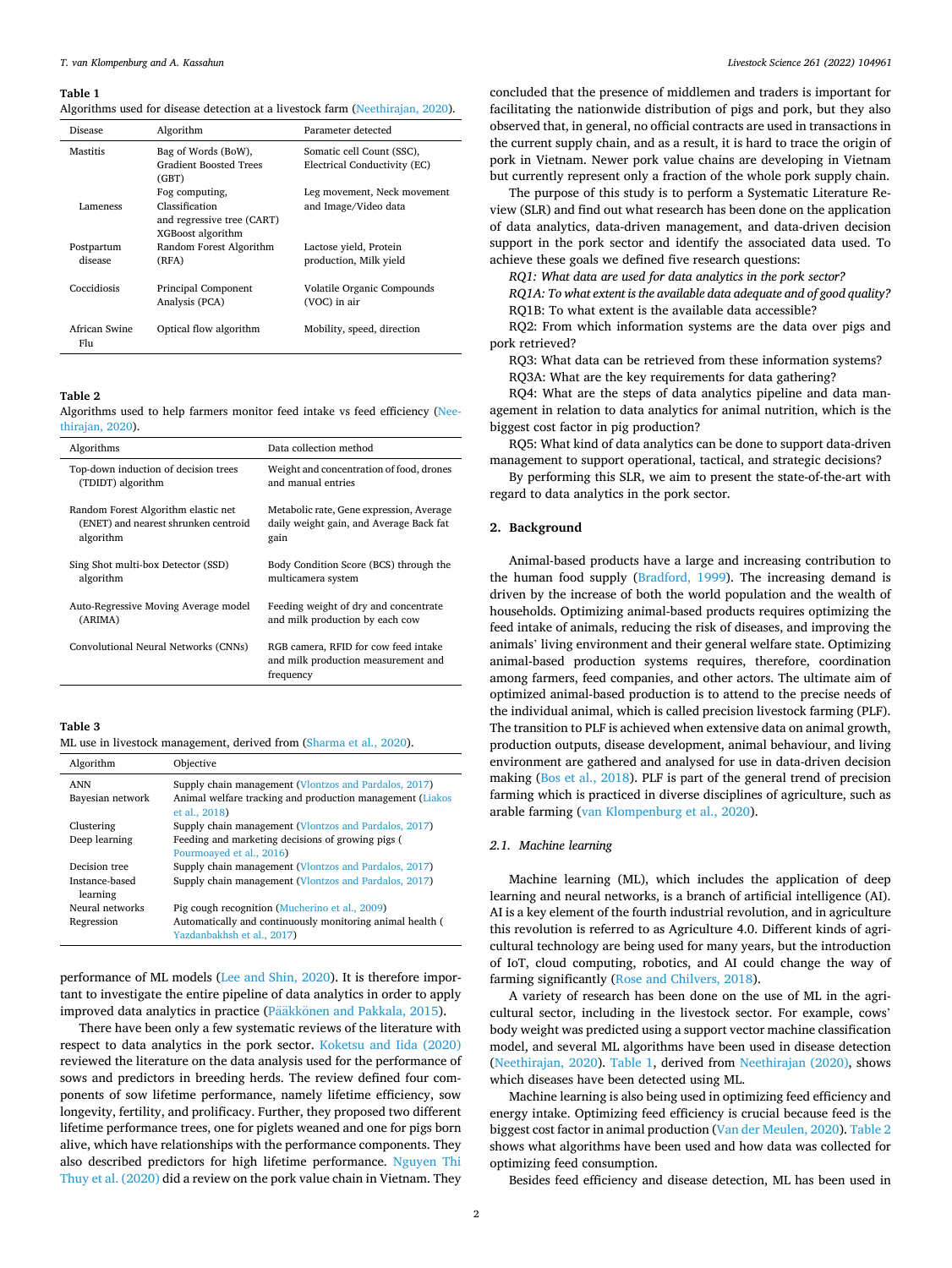the livestock sector for behaviour tracking, health monitoring, and the management of the supply chain ([Sharma et al., 2020\)](#page-13-0) as shown in [Table 3](#page-1-0).

When looking specifically at the research on pigs, most attention has been given to the growth of pigs. Much research is done to find patterns in (feeding) behaviour, the environment, and weight gains. For example, patterns have been found that the more pigs contract Pneumonic Pasteurellosis, a disease that occurs throughout the world in pig farming, the less will be their daily weight gain ([Hill et al., 1992](#page-13-0)).

Researchers at Wageningen University are currently working on the 'Feed-a-Gene' study, focusing on the improvement of feed conversion. Their latest findings showed that when pigs get adjusted nutrients per pig, the impact on the environment will be lower. An alternative feed system was developed and pigs were fed based on their individual characteristics ([Wageningen University, 2020a\)](#page-14-0).

Besides the livestock sector, ML has multiple other applications in the agricultural sector. ML has been used in arable farming for a variety of prediction problems. For example, crop yield prediction is done using ML and data gathered over the soil conditions, temperature, and rainfall ([van Klompenburg et al., 2020\)](#page-14-0). Precision farming is applied successfully in the arable farming sector ([Wageningen University, 2020b](#page-14-0)).

# *2.2. Information systems used in the meat supply chain*

Information systems are used in the meat supply chain sector for several reasons. Farmers use farm management information systems to manage their herds. Bigger companies, such as feed producers, slaughterhouses, and meat processors use enterprise systems. Enterprise systems are often complex systems and are thus modular and configurable.

The aspects of information systems relevant for this research are the use of data for decision support and data integration across the supply chain. A supply chain of a product is a set of coordinated entities that are involved in the realization of the product [\(Tekinerdogan, 2019\)](#page-13-0). When looking at the supply chain from the perspective of one of the actors (for instance, a farmer), upstream and downstream flows can be defined. The upstream supply chain is focused on supplying the needs for production, and the downstream chain is focused on the flow of products to its end consumers.

# *2.3. Integration of ML and data analysis in meat supply chain information systems*

With the implementation of more sensors and data sources, more possibilities arise for using ML in information systems. Manufacturing companies are often focused on static explanatory models, but there are many opportunities in predictive modelling where ML can be used and improve the decision making processes ([Flath and Stein, 2018\)](#page-13-0). For example, ML is used to predict limb conditions of pigs, using data collected at farm [\(Bakoev et al., 2020\)](#page-13-0). [Liang et al. \(2020\)](#page-13-0) predicted African swine fever (ASF) outbreaks, using ASF outbreak data and meteorological data. [Xu et al. \(2013\)](#page-14-0) proposed a pork traceability framework, based on IoT monitoring and data mining techniques.

# *2.4. Data need for improved data analysis and machine learning*

A prerequisite for applying improved data analytics, such as ML, is the availability of large and high quality dataset ([Sessions and Valtorta,](#page-13-0)  [2006\)](#page-13-0). Businesses gather data for various purposes but not all of it is good enough for use in ML. The data often has inaccuracies and inconsistencies, also known as noise ([Bose and Mahapatra, 2001](#page-13-0)). When data is collected from various databases in the supply chain, the data from different sources have to conform to a common standard. Otherwise, combining the data from the different sources will be difficult or even impossible. When certain data are gathered at one place (such as at a slaughterhouse) but the related data are not gathered at the other places (such as at farms), the desired objective of data analytics may not be achieved.

In the last decades, data were mostly used for the management of farm tasks, and to a limited extent for further analytics (Piñeiro et al., [2019\)](#page-13-0). The variables that are routinely measured were batch data on growth (body weight), feed intake, and mortality. Feed efficiency and performance were determined using these data. Environmental data and data from slaughterhouses were not widely available or accessible and thus were not used widely.

Feeding costs have a significant share in the total production costs for animal production ([Van der Meulen, 2020\)](#page-13-0). When the feeding process could be optimized, the financial impact could be significant. When the collection and analysis of useful information is made available to farmers and integrated within their farm information management systems, productivity could become higher ([Banhazi et al., 2012](#page-13-0)).

Technologies that identify the individual animal and collected data accordingly can help farmers to monitor individual animals and improve the welfare of the animals. When data is visualized in meaningful and easy-to-understand ways, social acceptance of the technologies could become higher [\(Van Hertem et al., 2017](#page-13-0)). Since feed has the largest share in the variable production costs in livestock farming, optimization of the feed use could result in more sustainable and controlled production.

# *2.5. Data preparation challenges*

The available raw data can't be used directly within ML models most of the time. Data needs preparation to create a usable dataset for ML. Data preparation is time consuming; it is the most time-intensive task in data analytics with ML. When data are gathered from a variety of sources, they are often incompatible and there is often no alignment in the features within the datasets, which makes data preparation a necessity [\(Garner et al., 1999](#page-13-0)).

### *2.6. Use of machine learning in businesses*

Machine learning is used in diverse business processes in a variety of companies. For example, data mining with ML algorithms is done in finance, telecom, marketing, and web analytics firms. The application of ML has produced useful results when used for the prediction of various variables but there are also many aspects that can be improved. There is a trade-off between the reward of using an ML application and the investment that comes with it, while successful prediction cannot always be guaranteed. In the finance sector, for instance, ML is more widely used to reduce uncertainty when making decisions but the accuracy of the predictions depends on a number of factors and the results should be used cautiously ([Bose and Mahapatra, 2001](#page-13-0)).

# **3. Methodology**

An SLR is an important research activity, and its results should be objective, replicable, and transparent. The SLR of this research is conducted following a well-known guideline of [Kitchenham et al. \(2007\)](#page-13-0). The steps taken in this research are clearly described, and all search results along with the review data have been included.

# *3.1. Review protocol*

Kitchenham et al. (2007) define the review process in three phases: planning the review, conducting the review, and reporting the interview.

In the first step of the planning phase, we identified the research questions which are presented in the introduction section. Then, a search protocol was defined, stating exclusion criteria, and selecting databases that will be searched. Subsequently, the initial search strings were identified. The search strings were iteratively improved in such a way that they captured all the relevant publications.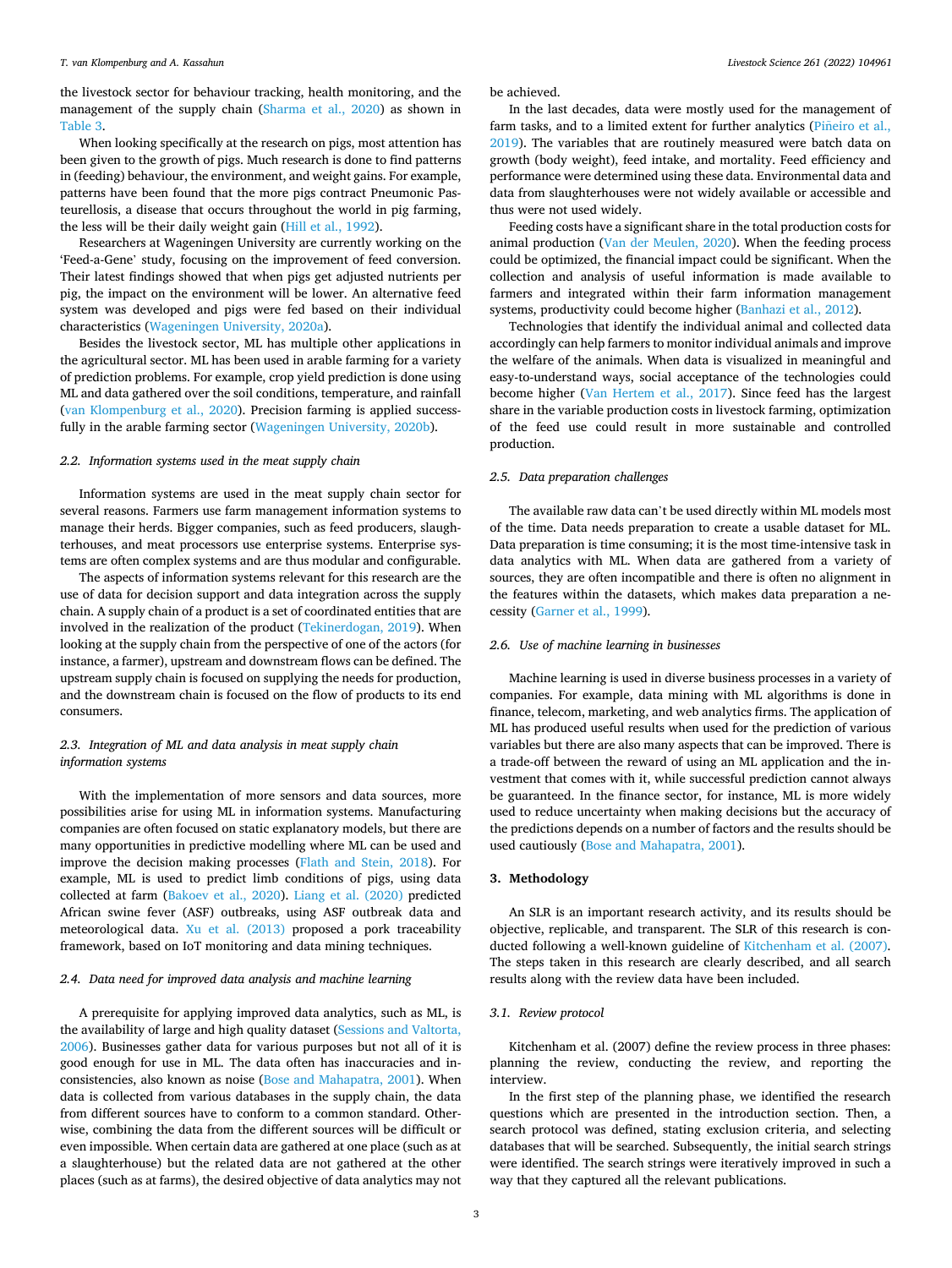<span id="page-3-0"></span>Studies found with the broad search query, before and after exclusion criteria.

| Database              | Found   | After EC1 | After EC 2-7 |
|-----------------------|---------|-----------|--------------|
| <b>Science Direct</b> | 118     | 50        | 12           |
| Scopus                | 587     | 50        | 17           |
| Web of Science        | 29      | 29        | 13           |
| Springer Link         | 177,351 | 50        | 6            |
| Wiley                 | 908     | 50        | 2            |
| Total                 | 178,993 | 229       | 50           |

## **Table 5**

Studies found with the narrow search query, before and after exclusion criteria.

| Database              | Found | After EC1 | After EC 2-7 |
|-----------------------|-------|-----------|--------------|
| <b>Science Direct</b> | 25    | 25        | q            |
| Scopus                | 90    | 50        | 10           |
| Web of Science        | 69    | 50        | 4            |
| Springer Link         | 858   | 50        | 3            |
| Wiley                 | 40    | 40        | $\Omega$     |
| Total                 | 1082  | 215       | 26           |

After finishing the planning phase, the review was conducted by searching the databases using search strings that are adjusted according to the options the databases offer. When the search in a particular database returned more than 50 publications, only the first 50 most relevant publications were selected. The publication details were saved, including title, author names, type of publication, and publication year, merged, duplicates removed, and filtered using exclusion criteria. After the selection of relevant publications, the selected publications have been analysed, also known as primary studies.

After conducting the review, the last step in the process was executed. The results of the review have extensively been reported using tables and used to answer the research questions.

# *3.2. Search strategy*

The search is performed in five well-known scientific databases: Science Direct, Scopus, Web of Science, Springer Link, and Wiley. The search was done by choosing a broad search string and incrementally narrowing down the search. We started by searching for "Data use in agriculture" in Science Direct, which returned 23.217 results which shows this search query is too broad. Therefore, we limited the search string to make it focus on the livestock sector and the specific issue that the research questions addressed. However, when a search query was narrowed further no results were returned. Finally, we selected a broad enough search string and selected the 50 most relevant publications using the relevance order offered by the database. This was done to exclude less relevant publications; also, publications that focus on the end-of-chain consumer side were excluded since most of them focus on the storage of meat and sales related publications. When using a feasible search query, the abstract of the study was read to see if the source was of relevance. If this was the case, the complete study was read and the study was analysed based on the exclusion criteria. Finally, the data that

| n |  |
|---|--|
|---|--|

Topics of research in primary studies, broad search query.

| Topic of research | $#$ of studies |
|-------------------|----------------|
| <b>Disease</b>    | 9              |
| DNA analysis      | 9              |
| Feeding strategy  | 6              |
| Fat composition   | 5              |
| Pig performance   | 4              |
| Meat quality      | 4              |
| Boar taint        | 3              |
| Meat origin       | 2              |
| Muscle            | 2              |
| Other             | 6              |



**Fig. 1.** Distribution of primary studies found through the broad search query per publication year.



**Fig. 2.** Distribution of primary studies fund through the narrow search query per publication year.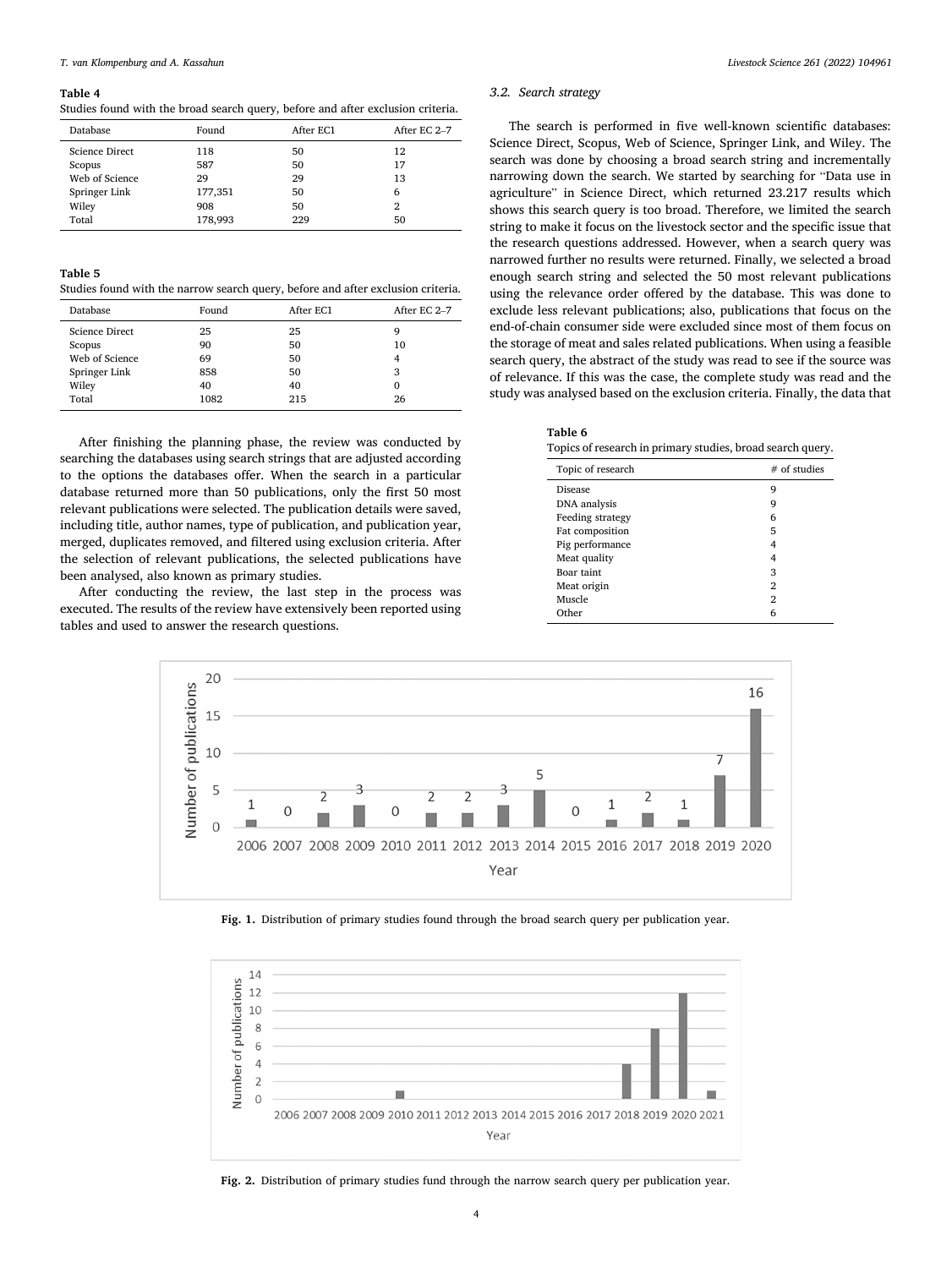#### <span id="page-4-0"></span>**Table 7**

Topics of research in primary studies, narrow search query.

| Topic of research  | $#$ of studies |
|--------------------|----------------|
| Pig performance    | 6              |
| <b>Disease</b>     | 5              |
| Feeding strategy   | 3              |
| Pig detection      | 3              |
| Behaviour analysis | 3              |
| Origin detection   | 3              |
| Gene               | 2              |
| Other              | 2              |

## **Table 8**

data used in primary studies, broad search query.

| Data used                         | $#$ of studies |
|-----------------------------------|----------------|
| Data collected after slaughtering | 16             |
| Live pig data measurements        | 10             |
| Data from the living environment  | 8              |
| Blood sample data                 | 8              |
| Feed data                         | 6              |
| Reproduction performance measures | 5              |
| Animal weight data                | $\overline{2}$ |
| Other                             | 8              |

## **Table 9**

features used in primary studies, narrow search query.

| Features used               | $#$ of studies |
|-----------------------------|----------------|
| Pork meat information       | 6              |
| Images and recordings       | 5              |
| Growth                      | 5              |
| Occupancy and reproduction  |                |
| Indoor climatic conditions  | 3              |
| Genetics                    | 3              |
| Outdoor climatic conditions |                |
| Other                       | 6              |

#### **Table 10**

Data gathering location primary studies, broad search query.

| Data gathering location | $#$ of studies |
|-------------------------|----------------|
| Farm                    | 21             |
| Experimental farm       | 8              |
| Slaughterhouse          | 5              |
| External data           | 5              |
| Market                  | 3              |
| Laboratory              | 2              |
| Other                   |                |

#### **Table 11**

Data analysis used in primary studies broad search query.

| Data analysis method used    | $#$ of studies |
|------------------------------|----------------|
| Least squares                | 6              |
| Logistic regression          | 5              |
| General linear (mixed) model |                |
| Multivariate data analysis   |                |
| Linear discriminant analysis |                |
| Linear regression            |                |
| Other                        | 13             |

#### **Table 12**

Machine Learning algorithms used in primary studies, narrow search query.

| Algorithm                     | $#$ of studies |
|-------------------------------|----------------|
| Random forest                 | 12             |
| Neural networks               | 9              |
| Convolutional neural networks | 2              |
| <b>Support Vector Machine</b> | 8              |
| <b>Gradient Boosting tree</b> | 4              |
| Decision tree                 | 3              |
| Bayesian                      | 2              |
| Linear discriminant analysis  | $\mathfrak{D}$ |
| Elasticnet                    | 2              |
| Logistic regression           | 2              |
| K-means clustering            |                |
| K-Nearest neighbours          |                |
| Generalized linear modelling  |                |
| Bagging                       |                |

#### **Table 13**

Data used in primary studies, broad search query.

| Research group               | $#$ of studies |
|------------------------------|----------------|
| # of pigs $< 25$             | 4              |
| $#$ of pigs from 25 to 50    | 2              |
| $#$ of pigs from 50 to 100   | 3              |
| $#$ of pigs from 100 to 500  |                |
| $#$ of pigs from 500 to 1000 | 6              |
| # of pigs $> 1000$           | 4              |
| Farms                        | 3              |
| Meat                         | 6              |
| Faecal samples               | 2              |
| Other                        |                |

is required for answering the research questions were extracted and analysed.

#### *3.3. Search strings*

The search strings were chosen to ensure that they are broad enough and will result in all relevant publications with respect to data-driven decision making in pig farming. Two search strings were formulated that will allow us to answer all the research questions. The first is a broad search string focusing on the use of data in pig farming, and the second is a narrow search string focusing specifically on the application of ML in pig farming. Different databases offer different search features, and thus we adapted the search strings according to the features offered by the databases.

#### *3.3.1. Broad search string*

The broad search string focussed on the use of data analytics in pork chains in general. The goal is to retrieve publications that cover the monitoring, prediction, and other types of data analytics in pig farming and the pork industry. The following list provides the broad search string per database:

*Science Direct:* ("Data driven" OR "data analysis") AND (monitoring OR prediction OR analysis) AND (pig? OR pork), [title, abstract or author-specified keywords].

*Scopus:* ("Data driven" OR "data analysis") AND (monitoring OR prediction OR analysis) AND (pig? OR pork), [article title, abstract, keywords].

*Web of Science:* ("Data driven" OR "data analysis") AND (monitoring OR prediction OR analysis) AND (pig? OR pork), [title, abstract, author keywords, and keywords plus, subcategory "Agriculture animal science"].

Springer Link: ("Data driven" OR "data analysis") AND (monitoring OR prediction OR analysis) AND (pig? OR pork), [anywhere].

*Wiley:* ('pig AND pork AND "data analysis" AND (monitoring OR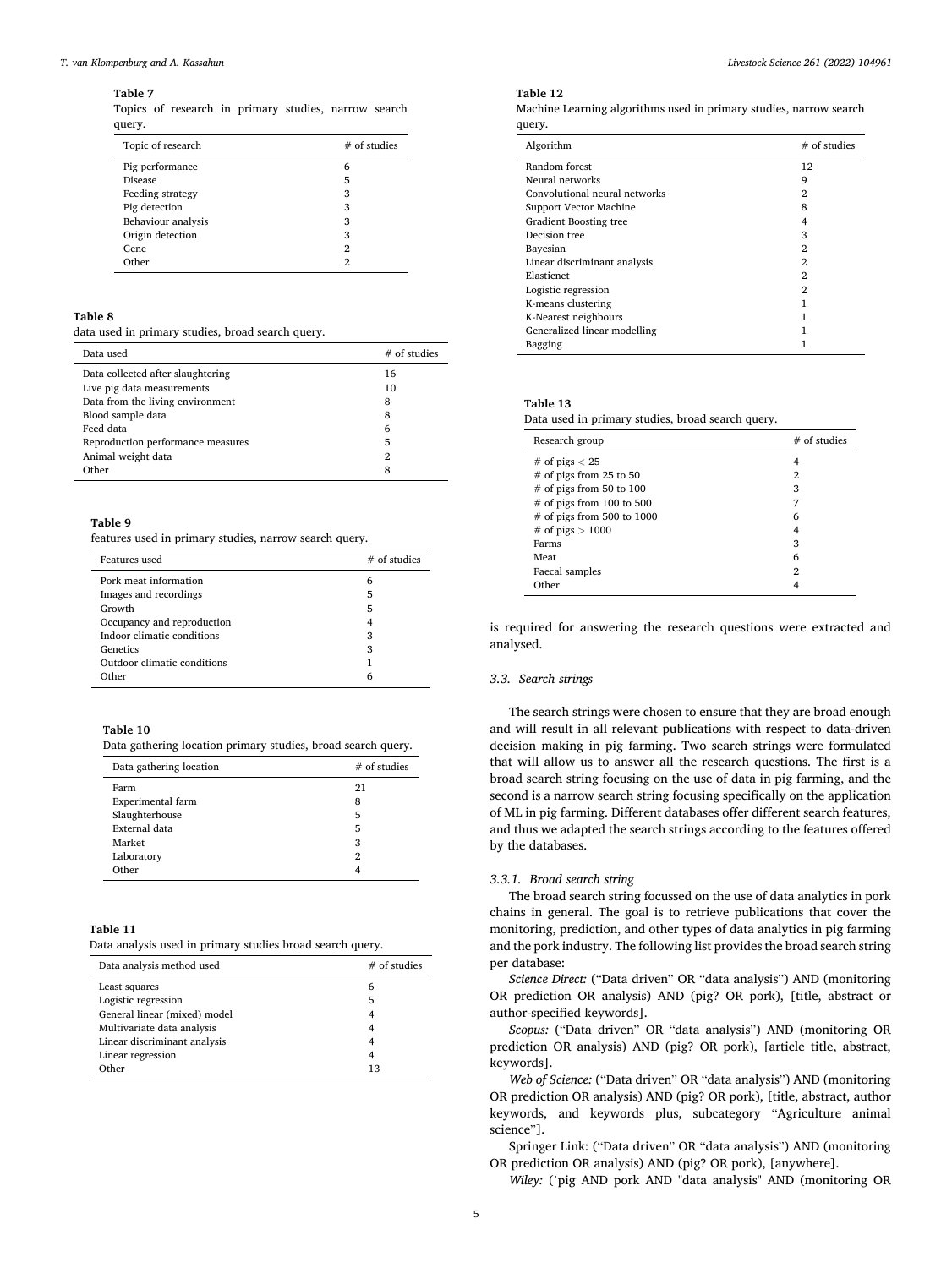| Livestock Science 261 (2022) 104961 |  |  |
|-------------------------------------|--|--|
|                                     |  |  |

Scopus Aboagye, Gizella;

Scopus Cadéro, A.; Aubry, A.;

Scopus Christensen, Ole F.;

Scopus Dei Giudici, Silvia;

Scopus Elbediwi, Mohammed;

Min

Scopus Gao, Jie; Yang, Peige; Cui, Yanjun; Meng, Qingshi; Feng, Yuejin; Hao, Yue; Liu, Jiru; Piao, Xiangshu; Gu, Xianhong

Scopus Koketsu, Yuzo; Iida, Ryosuke

Scopus Kuzuoka, Kumiko; Kawai, Kohji; Yamauchi, Syunpei; Okada, Ayaka; Inoshima, Yasuo

Scopus Lamberga, Kristine;

Wu, Beibei; Pan, Hang; Jiang, Zenghai; Biswas, Silpak; Li, Yan; Yue,

Zappaterra, Martina; Pasini, Federica; Dall'Olio, Stefania; Davoli, Roberta; Nanni Costa, Leonardo

Dourmad, J. Y.; Salaün, Y.; Garcia-Launay, F.

Nielsen, Bjarne; Su, Guosheng; Xiang, Tao; Madsen, Per; Ostersen, Tage; Velander, Ingela; Strathe, Anders B.

Franzoni, Giulia; Bonelli, Piero; Angioi, Pier Paolo; Zinellu, Susanna; Deriu, Viviana; Carta, Tania; Sechi, Anna Maria; Salis, Francesco; Balzano, Francesca; Oggiano, Annalisa

2020

2020

2019

2020

2020

2020

2020

2020

2020

<span id="page-5-0"></span>

|                | selected publications.                                                                                                                                                   |                   |                                                                                                                             |      | Key             | Title                                                                                                                                                                         |
|----------------|--------------------------------------------------------------------------------------------------------------------------------------------------------------------------|-------------------|-----------------------------------------------------------------------------------------------------------------------------|------|-----------------|-------------------------------------------------------------------------------------------------------------------------------------------------------------------------------|
| Key            | Title                                                                                                                                                                    | Retrieved<br>from | Authors                                                                                                                     | Year |                 |                                                                                                                                                                               |
| P <sub>2</sub> | NIR hyperspectral<br>imaging as non-<br>destructive evaluation<br>tool for the recognition<br>of fresh and frozen-<br>thawed porcine<br>longissimus dorsi                | Science<br>Direct | Barbin, Douglas F; Sun,<br>Da Wen; Su, Chao                                                                                 | 2013 | P38             | A method for<br>nondestructive<br>prediction of pork meat<br>quality and safety<br>attributes by<br>hyperspectral imaging                                                     |
| P <sub>5</sub> | muscles<br>Immunocastration with<br>Improvac reduces<br>aggressive and sexual<br>behaviours in male pigs                                                                 | Science<br>Direct | Brewster, Veronica;<br>Nevel, Amanda                                                                                        | 2013 | P44             | technique<br>From the application of<br>antibiotics to antibiotic<br>residues in liquid<br>manures and digestates:                                                            |
| P <sub>6</sub> | Classification of some<br>heat-treated liver pastes<br>according to container<br>type, using heavy metals                                                                | Science<br>Direct | Brito, G.; Andrade, J.<br>M.; Havel, J.; Díaz, C.;<br>García, F. J.; Peña-<br>Méndez, E. M.                                 | 2006 | P51             | A screening study in one<br>European center of<br>conventional pig<br>husbandry<br>Fatty acid composition                                                                     |
|                | content and<br>manufacturer's data, by<br>principal components<br>analysis and potential<br>curves                                                                       |                   |                                                                                                                             |      |                 | of the intramuscular fat<br>in the longissimus<br>thoracis muscle of<br>Apulo-Calabrese and                                                                                   |
| P7             | A sensory description of<br>boar taint and the effects<br>of crude and dried<br>chicory roots<br>(Cichorium intybus L.)<br>and inulin feeding in<br>male and female pork | Science<br>Direct | Byrne, Derek V.;<br>Thamsborg, Stig M.;<br>Hansen, Laurits L.                                                               | 2008 | P <sub>53</sub> | crossbreed pigs<br><b>Effects of interactions</b><br>between feeding<br>practices, animal health<br>and farm infrastructure<br>on technical, economic<br>and environmental    |
| P11            | Development of<br>technology for the early<br>post mortem prediction<br>of water holding<br>capacity and drip loss in<br>fresh pork                                      | Science<br>Direct | Forrest, John C.;<br>Morgan, Mark T.;<br>Borggaard, Claus;<br>Rasmussen, Allan J.;<br>Jespersen, Bo L.;<br>Andersen, Jan R. | 2000 | P55             | performances of a pig-<br>fattening unit<br>A bivariate genomic<br>model with additive,<br>dominance and<br>inbreeding depression                                             |
| P12            | Assessing the effect of<br>season, montanera<br>length and sampling<br>location on Iberian pig<br>fat by compositional<br>data analysis and<br>standard multivariate     | Science<br>Direct | Garrido-Fernández,<br>Antonio; León-<br>Camacho, Manuel                                                                     | 2019 | <b>P58</b>      | effects for sire line and<br>three-way crossbred<br>pigs<br>Genetic characterization<br>of porcine circovirus 3<br>strains circulating in<br>sardinian pigs and wild<br>boars |
| P16            | statistics<br>Geographical origin<br>authentication of pork<br>using multi-element and<br>multivariate data<br>analyses                                                  | Science<br>Direct | Kim, Jae Sung; Hwang,<br>In Min; Lee, Ga Hyun;<br>Park, Yu Min; Choi, Ji<br>Yeon; Jamila, Nargis;<br>Khan, Naeem; Kim,      | 2017 |                 |                                                                                                                                                                               |
| P21            | Seroprevalence and<br>genetic characteristics<br>of five subtypes of<br>influenza A viruses in<br>the Chinese pig<br>population: A pooled                                | Science<br>Direct | Kyong Su<br>Liu, Wei; Wei, Mao Ti;<br>Tong, Yigang; Tang,<br>Fang; Zhang, Lei; Fang,<br>Liqun; Yang, Hong;<br>Cao, Wu Chun  | 2011 | P59             | Genomic<br>Characterization of mcr-<br>1-carrying Salmonella<br>enterica Serovar 4,<br>[5],12:i:- ST 34 Clone<br>Isolated From Pigs in<br>China                               |
| P25            | data analysis<br>Predicting<br>intramuscular fat<br>content variations in<br>boiled pork muscles by<br>hyperspectral imaging<br>using a novel spectral<br>pre-processing | Science<br>Direct | Ma, Ji; Pu, Hongbin;<br>Sun, Da Wen                                                                                         | 2018 | P61             | Identification of<br>metabonomics changes<br>in longissimus dorsi<br>muscle of finishing pigs<br>following heat stress<br>through LC-MS/MS-<br>based metabonomics<br>method   |
| P36            | technique<br>Development of a<br>biosecurity assessment<br>tool and the assessment<br>of biosecurity levels by                                                           | Science<br>Direct | Sasaki, Yosuke;<br>Furutani, Aina;<br>Furuichi, Tomohiro;<br>Hayakawa, Yuiko;                                               | 2020 | P66             | Farm data analysis for<br>lifetime performance<br>components of sows and<br>their predictors in<br>breeding herds                                                             |
|                | this tool on Japanese<br>commercial swine farms                                                                                                                          |                   | Ishizeki, Sayoko; Kano,<br>Rika; Koike, Fumiko;<br>Miyashita, Mali;<br>Mizukami, Yoshihiro;                                 |      | P68             | Chilling control of beef<br>and pork carcasses in a<br>slaughterhouse based on<br>causality analysis by                                                                       |

Watanabe, Yugo;

|     | Table 14 (continued)                                                                                                                   |                   |                                                              |      |  |  |  |
|-----|----------------------------------------------------------------------------------------------------------------------------------------|-------------------|--------------------------------------------------------------|------|--|--|--|
| Key | Title                                                                                                                                  | Retrieved<br>from | Authors                                                      | Year |  |  |  |
|     |                                                                                                                                        |                   | Otake, Satoshi                                               |      |  |  |  |
| P38 | A method for<br>nondestructive<br>prediction of pork meat<br>quality and safety<br>attributes by<br>hyperspectral imaging<br>technique | Science<br>Direct | Tao, Feifei; Peng,<br>Yankun                                 | 2014 |  |  |  |
| P44 | From the application of<br>antibiotics to antibiotic<br>residues in liquid                                                             | Science<br>Direct | Widyasari-Mehta,<br>Arum; Hartung, Susen;<br>Kreuzig, Robert | 2016 |  |  |  |

graphical modelling

P69 African swine fever in two large commercial

| Olševskis, Edvins;       |
|--------------------------|
| (continued on next page) |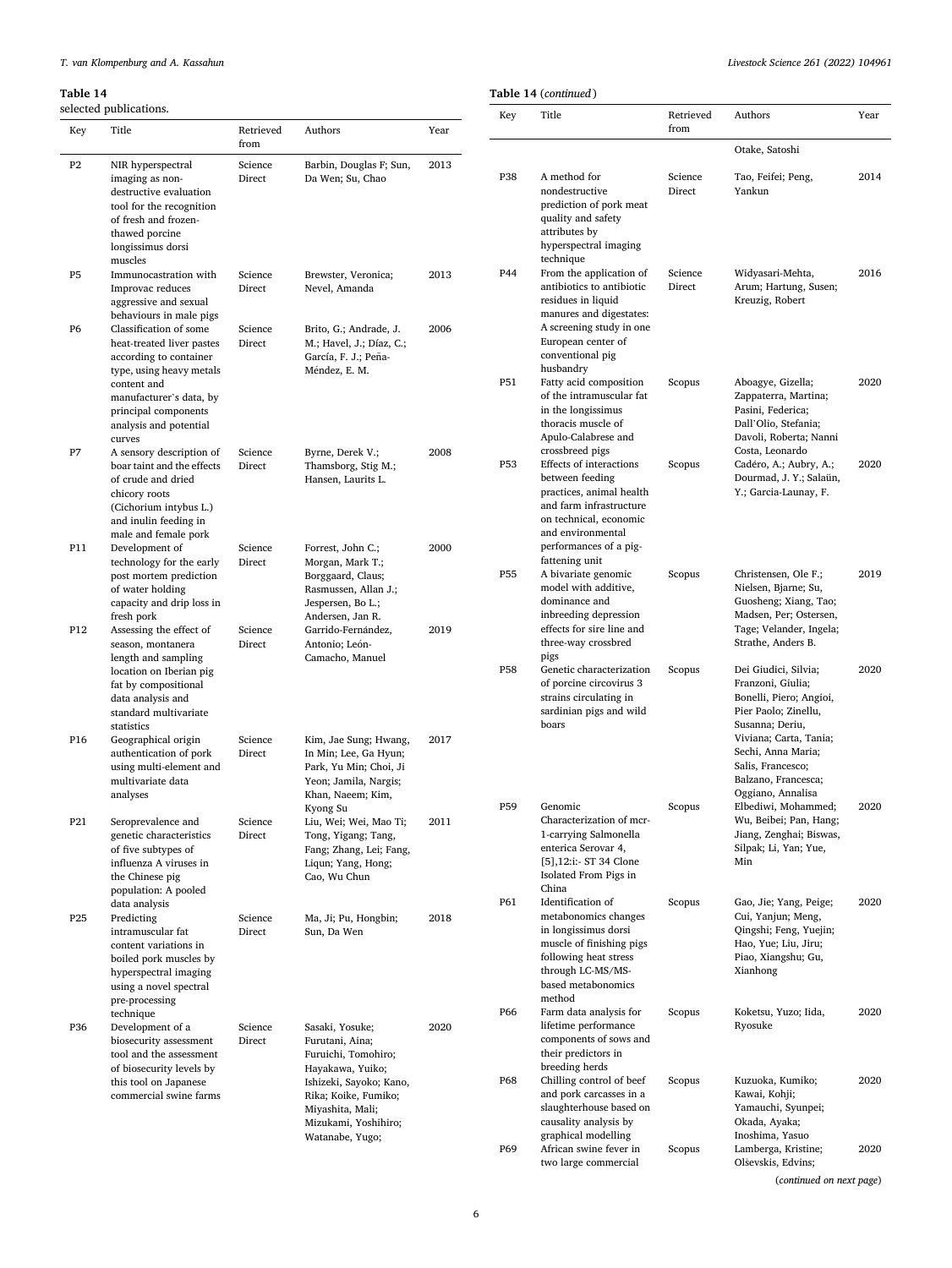|     |                     |                   | Livisiour out |
|-----|---------------------|-------------------|---------------|
|     | able 14 (continued) |                   |               |
| Key | Title               | Retrieved<br>from | Authors       |

Prediction of genetic growth curves in pigs

The use of a covariate reduces experimental error in nutrient digestion studies in growing pigs

Genetic relationships of body composition, serum leptin, and age at puberty in gilts

A splicing mutation in PHKG1 decreased its expression in skeletal muscle and caused PSE meat in Duroc — Luchuan crossbred pigs

Estimating challenge load due to disease outbreaks and other challenges using reproduction records of

The dietary protein content slightly affects the body temperature of growing pigs exposed to

sows

heat stress

Effect of dietary tryptophan to lysine ratio on growth of young pigs fed wheat-barley or corn based diets

Effects of oral administration of sodium citrate or acetate to pigs on blood parameters, postmortem glycolysis, muscle pH decline, and quality attributes of pork

A pilot study on transcriptome data analysis of folliculogenesis in pigs

Seroprevalence of porcine reproductive and respiratory syndrome, Aujeszky's disease, and porcine parvovirus in replacement gilts in Thailand

The Asp298Asn polymorphism of melanocortin-4 receptor (MC4R) in pigs: evidence for its potential effects on MC4R constitutive activity and cell surface expression

P131 Vitamin D enhanced pork from pigs exposed

|      | (rable 14 (continued)                                                                                                                                                                      |                   |                                                                                                                                                                                    |      | <b>Table 14</b> ( $ca$ |                                                                    |
|------|--------------------------------------------------------------------------------------------------------------------------------------------------------------------------------------------|-------------------|------------------------------------------------------------------------------------------------------------------------------------------------------------------------------------|------|------------------------|--------------------------------------------------------------------|
| Key  | Title                                                                                                                                                                                      | Retrieved<br>from | Authors                                                                                                                                                                            | Year | Key                    | Tit                                                                |
|      | pig farms in LATVIA-<br>Estimation of the high                                                                                                                                             |                   | Seržants, Martinš;<br>Berzinš, Aivars; Viltrop,                                                                                                                                    |      |                        |                                                                    |
|      | risk period and virus<br>spread within the farm                                                                                                                                            |                   | Arvo; Depner, Klaus                                                                                                                                                                |      | P109                   | Pr<br>gro                                                          |
| P71  | Prevalence and<br>phylogenetic analysis of<br>hepatitis e virus in pigs<br>in Vietnam                                                                                                      | Scopus            | Lee, Hu Suk; Dao, Duy<br>Tung; Bui, Vuong<br>Nghia; Bui, Ngoc Anh;<br>Le, Thanh Duy;<br>Nguyen-Viet, Hung;<br>Grace, Delia; Thakur,                                                | 2020 | P111                   | Th<br>reo<br>eri                                                   |
|      |                                                                                                                                                                                            |                   | Krishna K.; Hagiwara,<br>Katsuro                                                                                                                                                   |      |                        | diş<br>gro                                                         |
| P74  | <b>Effect of Fermented</b><br>Corn-Soybean Meal on<br>Serum Immunity, the<br><b>Expression of Genes</b>                                                                                    | Scopus            | Lu, Junfeng; Zhang,<br>Xiaoyu; Liu, Yihao;<br>Cao, Haigang; Han,<br>Qichun; Xie, Baocai;                                                                                           | 2019 | P112                   | Ge<br>bo<br>sei<br>pu                                              |
|      | Related to Gut<br>Immunity, Gut<br>Microbiota, and<br>Bacterial Metabolites in<br>Grower-Finisher Pigs                                                                                     |                   | Fan, Lujie; Li, Xiao; Hu,<br>Jianhong; Yang,<br>Gongshe; Shi, Xin'e                                                                                                                |      | P113                   | A :<br>PF.<br>ex<br>m<br>m <sub>6</sub>                            |
| P75  | <b>Effect of RNF4-SacII</b><br>gene polymorphism on<br>reproductive traits of<br>Landrace - Large White<br>crossbred sows                                                                  | Scopus            | Menčik, Sven; Vuković,<br>Vlado; Jiang, Zhihua;<br>Ostović, Mario; Sušić,<br>Velimir; Žura Žaja,<br>Ivona; Samardžija,<br>Marko; Ekert Kabalin,<br>Anamaria                        | 2020 | P116                   | Lu<br>Es:<br>loa<br>ou<br>ch<br>rep<br>SO <sup>1</sup>             |
| P78  | Postnatal guinea pig<br>brain development, as<br>revealed by magnetic<br>resonance and diffusion<br>kurtosis imaging                                                                       | Scopus            | Mullins, Roger J.; Xu,<br>Su; Zhuo, Jiachen;<br>Roys, Steve; Pereira,<br>Edna $F. R$ ;<br>Albuquerque, Edson X.;<br>Gullapalli, Rao P.                                             | 2020 | P118                   | Th<br>CO.<br>th<br>gro<br>he                                       |
| P79  | Modelling the feed<br>intake response of<br>growing pigs to diets<br>contaminated with                                                                                                     | Scopus            | Nguyen-Ba, H.;<br>Taghipoor, M.; Van<br>Milgen, J.                                                                                                                                 | 2020 | P119                   | Efi                                                                |
| P91  | mycotoxins<br>A between-herd data-                                                                                                                                                         | Scopus            |                                                                                                                                                                                    | 2020 |                        | try<br>rat                                                         |
|      | driven stochastic model<br>to explore the spatio-<br>temporal spread of<br>hepatitis e virus in the<br>French pig production<br>network                                                    |                   | Salines, Morgane;<br>Andraud, Mathieu;<br>Rose, Nicolas; Widgren,<br>Stefan                                                                                                        |      | P123                   | piş<br>CO:<br>Efi<br>ad<br>SO<br>to<br>pa                          |
| P96  | Effect of supplementing<br>hydrolysable tannins to<br>a grower-finisher diet                                                                                                               | Scopus            | Tretola, Marco;<br>Maghin, Federica;<br>Silacci, Paolo;                                                                                                                            | 2019 |                        | gly<br>de<br>att                                                   |
|      | containing divergent<br>PUFA levels on growth<br>performance, boar taint<br>levels in back fat and<br>intestinal microbiota of<br>entire males                                             |                   | Ampuero, Silvia; Bee,<br>Giuseppe                                                                                                                                                  |      | P124                   | A j<br>tra<br>an<br>fol                                            |
| P102 | Effect of gonadotropin<br>releasing factor<br>suppression with an<br>immunological on<br>growth performance,<br>Estrus activity, Carcass<br>characteristics, and<br>meat quality of market | Web of<br>Science | Bohrer, B. M.; Flowers,<br>W. L.; Kyle, J. M.;<br>Johnson, S. S.; King, V.<br>L.; Spruill, J. L.;<br>Thompson, D. P.;<br>Schroeder, A. L.; Boler,<br>D. D.                         | 2014 | P126                   | Se:<br>po<br>an<br>syı<br>dis<br>pa<br>rej                         |
| P106 | gilts<br>High prevalence of $F4+$<br>and F18+ Escherichia<br>coli in Cuban piggeries<br>as determined by<br>serological survey                                                             | Web of<br>Science | de la Fé Rodríguez,<br>Pedro; Yoelvys<br>Coddens, Annelies; Del<br>Fava, Emanuele;<br>Abrahantes, José<br>Cortiñas; Shkedy, Ziv;<br>Martin, Luis O.Maroto;<br>Muñoz, Eduardo Cruz; | 2011 | P129                   | Th<br>Th<br>po<br>m <sub>6</sub><br>(M<br>ev.<br>eff<br>CO.<br>cel |

Duchateau, Luc; Cox, Eric;

| Web of<br>Science | Haraldsen, M.;<br>Ødegård, J.; Olsen, D.;<br>Vangen, O.; Ranberg, I.<br>M.A.; Meuwissen, T. H.<br>Е.                                                                  | 2009 |
|-------------------|-----------------------------------------------------------------------------------------------------------------------------------------------------------------------|------|
| Web of<br>Science | Jacobs, B. M.; Patience,<br>J. F.; Lindemann, M. D.;<br>Stalder, K. J.; Kerr, B. J.                                                                                   | 2013 |
| Web of<br>Science | Kuehn, L. A.;<br>Nonneman, D. J.;<br>Klindt, J. M.; Wise, T.<br>Н.                                                                                                    | 2009 |
| Web of<br>Science | Liu, Y.; Liu, Y.; Ma, T.;<br>Long, H.; Niu, L.;<br>Zhang, X.; Lei, Y.;<br>Wang, L.; Chen, Y.;<br>Wang, Q.; Zheng, Z.;<br>Xu, Xuewen                                   | 2019 |
| Web of<br>Science | Mathur, P. K.; Herrero-<br>Medrano, J. M.;<br>Alexandri, P.; Knol, E.<br>F.; Napel, J. Ten;<br>Rashidi, H.; Mulder, H.<br>А.                                          | 2014 |
| Web of<br>Science | Morales, Adriana;<br>Valle, J. Alan; Castillo,<br>Gilberto; Antoine,<br>Duckens; Avelar,<br>Ernesto; Camacho,<br>Reyna L.; Buenabad,<br>Lorenzo; Cervantes,<br>Miguel | 2019 |
| Web of<br>Science | Naatjes, M.; Htoo, J. K.;<br>Walter, K.; Tölle, K. H.;<br>Susenbeth, A.                                                                                               | 2014 |
| Web of<br>Science | Stephens, J. W.;<br>Dikeman, M. E.; Unruh,<br>J. A.; Haub, M. D.;<br>Tokach, M. D.; Dritz, S.<br>S.                                                                   | 2008 |
| Web of<br>Science | Tosser-Klopp, G.; L Cao,<br>K. A.; Bonnet, A.;<br>Gobert, N.; Hatey, F.;<br>Robert-Grani, C.;<br>Djean, S.; Antic, J.;<br>Baschet, L.;<br>SanCristobal, M.            | 2009 |
| Web of<br>Science | Tummaruk, Padet;<br>Tantilertcharoen,<br>Rachod                                                                                                                       | 2012 |
| Web of<br>Science | Zhang, J.; Li, J.; Wu, C.;<br>Hu, Z.; An, L.; Wan, Y.;<br>Fang, C.; Zhang, X.; Li,<br>J.; Wang, Y.                                                                    | 2020 |
| Springer<br>Link  | Barnkob, Line<br>Lundbaek; Petersen,                                                                                                                                  | 2019 |

Paul Michael; Nielsen, (*continued on next page*)

Goddeeris, Bruno Maria

Year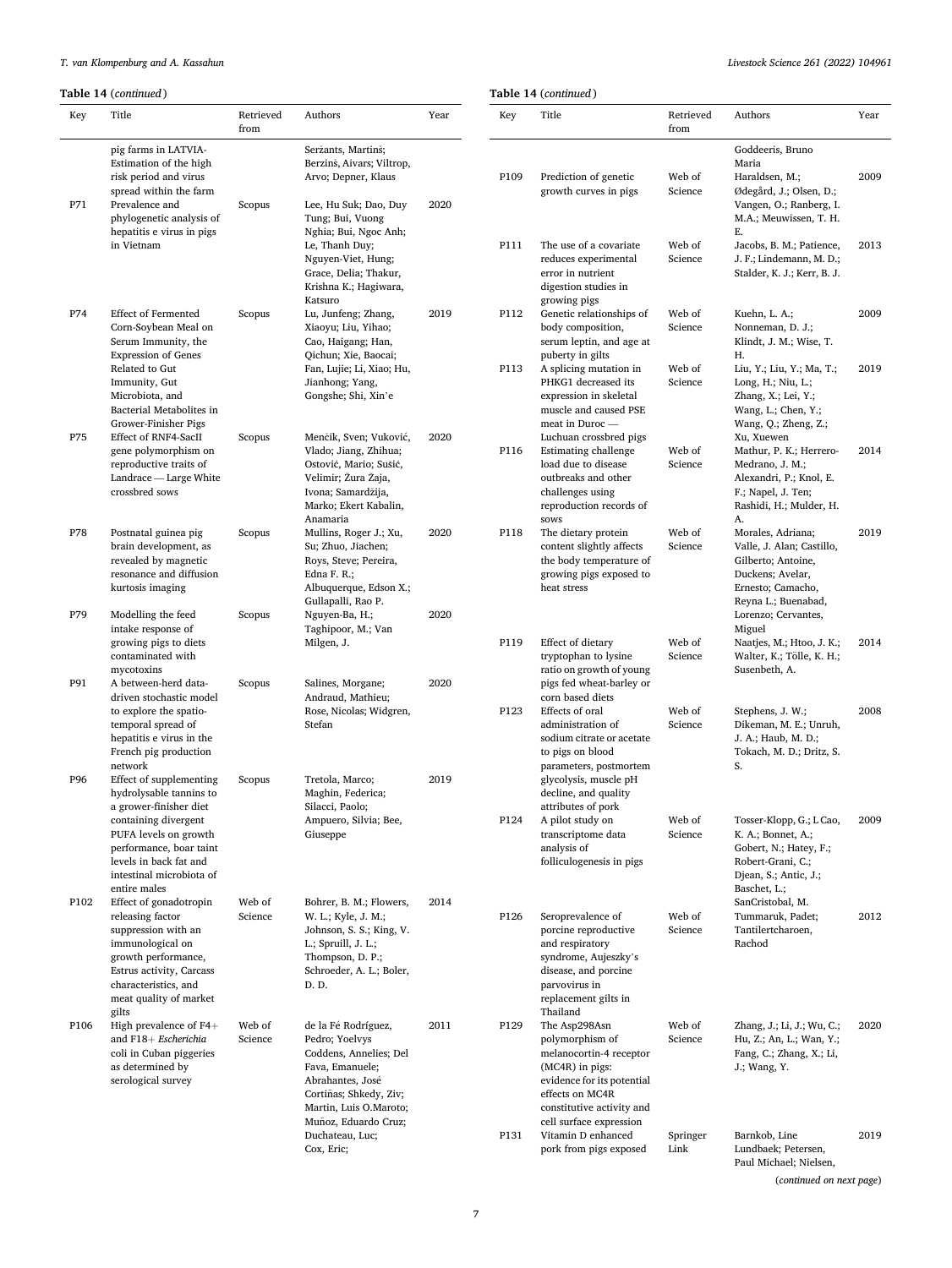**Table 14** (*continued* )

| Key              | Title                                                | Retrieved        | Authors                                          | Year | Key              | Title          |
|------------------|------------------------------------------------------|------------------|--------------------------------------------------|------|------------------|----------------|
|                  |                                                      | from             |                                                  |      |                  |                |
|                  | to artificial UVB light in                           |                  | Jens Peter; Jakobsen,                            |      |                  | Freq           |
|                  | indoor facilities                                    |                  | Jette                                            |      |                  | the s          |
| P135             | 16S rRNA gene-based<br>association study             | Springer<br>Link | Fang, Shaoming; Xiong,<br>Xingwei; Su, Ying;     | 2017 |                  | swin<br>strai  |
|                  | identified microbial taxa                            |                  | Huang, Lusheng; Chen,                            |      |                  | sneez          |
|                  | associated with pork                                 |                  | Congying                                         |      |                  | deted          |
|                  | intramuscular fat<br>content in feces and            |                  |                                                  |      |                  | supp           |
|                  | cecum lumen                                          |                  |                                                  |      | P <sub>250</sub> | Geog           |
| P145             | On the Compositional                                 | Springer         | Ros-Freixedes, Roger;                            | 2014 |                  | discr          |
|                  | Analysis of Fatty Acids                              | Link             | Estany, Joan                                     |      |                  | from           |
| P146             | in Pork<br>Developing science-                       | Springer         | Schodl, Katharina;                               | 2015 |                  | regio<br>elem  |
|                  | industry collaborations                              | Link             | Leeb, Christine;                                 |      |                  | assist         |
|                  | into a transdisciplinary                             |                  | Winckler, Christoph                              |      |                  | learn          |
|                  | process: a case study on<br>improving sustainability |                  |                                                  |      | P <sub>252</sub> | A ma           |
|                  | of pork production                                   |                  |                                                  |      |                  | appro<br>ident |
| P150             | Effects of lactobacillus                             | Springer         | Suo, Cheng; Yin, Yeshi;                          | 2012 |                  | popu           |
|                  | plantarum ZJ316 on pig                               | Link             | Wang, Xiaona; Lou,                               |      |                  | mark           |
|                  | growth and pork quality                              |                  | Xiuyu; Song, Dafeng;<br>Wang, Xin; Gu, Qing      |      |                  | throu<br>data: |
| P155             | A pork traceability                                  | Springer         | Xu, Baocai; Li, Jingjun;                         | 2013 |                  | sever          |
|                  | framework based on                                   | Link             | Wang, Yun                                        |      | P253             | Deter          |
| P182             | Internet of Things                                   |                  | Atherstone, Christine;                           | 2020 |                  | type           |
|                  | Investigation of<br>Ebolavirus exposure in           | Wiley            | Diederich, Sandra;                               |      |                  | move<br>analy  |
|                  | pigs presented for                                   |                  | Pickering, Bradley;                              |      |                  | learn          |
|                  | slaughter in Uganda                                  |                  | Smith, Greg; Casey,                              |      | P <sub>258</sub> | PigLe          |
|                  |                                                      |                  | Graham; Fischer,<br>Kerstin; Ward, Michael       |      |                  | swin<br>mach   |
|                  |                                                      |                  | P.; Ndoboli, Dickson;                            |      |                  |                |
|                  |                                                      |                  | Weingartl, Hana;                                 |      |                  |                |
|                  |                                                      |                  | Alonso, Silvia; Dhand,                           |      | P <sub>269</sub> |                |
|                  |                                                      |                  | Navneet; Roesel,<br>Kristina; Grace, Delia;      |      |                  | Com<br>analy   |
|                  |                                                      |                  | Mor, Siobhan M.                                  |      |                  | comp           |
| P223             | Prediction of nutrient                               | Wiley            | Verschuren, Lisanne M.                           | 2020 |                  | to pr          |
|                  | digestibility in grower-<br>finisher pigs based on   |                  | G.; Schokker, Dirkjan;<br>Bergsma, Rob;          |      |                  | comp<br>3D ir  |
|                  | faecal microbiota                                    |                  | Jansman, Alfons J. M.;                           |      |                  |                |
|                  | composition                                          |                  | Molist, Francesc; Calus,                         |      | P275             | Com            |
| P236             | Feed-forward and                                     | Science          | Mario P. L.<br>Cross, Amanda J.;                 | 2018 |                  | popu<br>of sw  |
|                  | generalised regression                               | Direct           | Rohrer, Gary A.;                                 |      |                  | stage          |
|                  | neural networks in                                   |                  | Brown-Brandl, Tami                               |      |                  | funct          |
|                  | modelling feeding                                    |                  | M.; Cassady, Joseph P.;                          |      |                  |                |
|                  | behaviour of pigs in the<br>grow-finish phase        |                  | Keel, Brittney N.                                |      |                  |                |
| P237             | Automatic prediction of                              | Science          | da Fonseca, Felipe                               | 2020 |                  |                |
|                  | stress in piglets (Sus                               | Direct           | Napolitano; Abe, Jair;                           |      |                  |                |
|                  | Scrofa) using infrared<br>skin temperature           |                  | Minoro<br>de Alencar Nääs,                       |      | P279             | Predi<br>Afric |
|                  |                                                      |                  | Irenilza; da Silva                               |      |                  | outb           |
|                  |                                                      |                  | Cordeiro, Alexandra                              |      |                  | coml           |
|                  |                                                      |                  | Ferreira; do Amaral,                             |      |                  | fores          |
|                  |                                                      |                  | Fábio Vieira; Ungaro,<br>Henry Costa             |      | P284             | mete<br>Predi  |
| P238             | Learning patterns from                               | Science          | Domun, Yuvraj;                                   | 2019 |                  | Carca          |
|                  | time-series data to                                  | Direct           | Pedersen, Lene Juul;                             |      |                  | Usin           |
|                  | discriminate predictions<br>of tail-biting, fouling  |                  | White, David; Adeyemi,<br>Olutobi; Norton, Tomas |      |                  | and l<br>Algo: |
|                  | and diarrhoea in pigs                                |                  |                                                  |      |                  |                |
| P243             | Predicting pen fouling in                            | Science          | Jensen, Dan Børge;                               | 2020 | P286             | Inves          |
|                  | fattening pigs from pig                              | Direct           | Larsen, Mona Lillian                             |      |                  | trans          |
|                  | position                                             |                  | Vestbjerg; Pedersen,<br>Lene Juul                |      |                  | gradi<br>mach  |
| P <sub>247</sub> | Dual Stage Image                                     | Science          | Lopes, Jessica F.;                               | 2020 |                  | ident          |
|                  | Analysis for a complex                               | Direct           | Barbon, Ana Paula A.                             |      |                  | predi          |
|                  | pattern classification<br>task: Ham veining defect   |                  | C.; Orlandi, Giorgia;<br>Calvini, Rosalba; Lo    |      |                  | effici<br>pigs |
|                  | detection                                            |                  | Fiego, Domenico P.;                              |      | P293             | Macl           |
|                  |                                                      |                  | Ulrici, Alessandro;                              |      |                  | appli          |
|                  |                                                      |                  | Barbon, Sylvio                                   |      |                  | trans          |
| P <sub>248</sub> |                                                      |                  |                                                  | 2020 |                  | ident          |

# *Livestock Science 261 (2022) 104961*

| Key              | Title                                                                                                                                                                              | Retrieved<br>from | Authors                                                                                                                                                                                                       | Year |
|------------------|------------------------------------------------------------------------------------------------------------------------------------------------------------------------------------|-------------------|---------------------------------------------------------------------------------------------------------------------------------------------------------------------------------------------------------------|------|
|                  | Frequency analysis of<br>the sneeze caused by<br>swine influenza virus<br>strains: Automatic<br>sneeze around-the-clock<br>detection using a<br>support vector machine             | Science<br>Direct | Mito, Misaki; Aoki,<br>Takuya; Mizutani,<br>Koichi; Zempo, Keiichi;<br>Wakatsuki, Naoto;<br>Maeda, Yuka;<br>Takemae, Nobuhiro;<br>Tsunekuni, Ryota;<br>Saito, Takehiko                                        |      |
| P <sub>250</sub> | Geographic origin<br>discrimination of pork<br>from different Chinese<br>regions using mineral<br>elements analysis<br>assisted by machine<br>learning techniques                  | Science<br>Direct | Qi, Jing; Li, Yingying;<br>Zhang, Chen; Wang,<br>Cheng; Wang,<br>Juanqiang; Guo,<br>Wenping; Wang,<br>Shouwei                                                                                                 | 2021 |
| P252             | A machine learning<br>approach for the<br>identification of<br>population-informative<br>markers from high-<br>throughput genotyping<br>data: Application to<br>several pig breeds | Science<br>Direct | Schiavo, G.; Bertolini,<br>F.; Galimberti, G.;<br>Bovo, S.; Dall'olio, S.;<br>Nanni Costa, L.; Gallo,<br>M.; Fontanesi, L.                                                                                    | 2019 |
| P253             | Determining pig holding<br>type from British<br>movement data using<br>analytical and machine<br>learning approaches                                                               | Science<br>Direct | Smith, R. P.; Gavin, C.;<br>Gilson, D.; Simons, R.<br>R. L.; Williamson, S.                                                                                                                                   | 2020 |
| P <sub>258</sub> | PigLeg: Prediction of<br>swine phenotype using<br>machine learning                                                                                                                 | Scopus            | Bakoev, Siroj;<br>Getmantseva, Lyubov;<br>Kolosova, Maria;<br>Kostyunina, Olga;<br>Chartier, Duane R.;<br>Tatarinova, Tatiana V.                                                                              | 2020 |
| P <sub>269</sub> | Comparison of data<br>analytics strategies in<br>computer vision systems<br>to predict pig body<br>composition traits from<br>3D images                                            | Scopus            | Fernandes, Arthur F.A.;<br>Darea, Joao R.R.;<br>Valente, Bruno<br>Dourado; Fitzgerald,<br>Robert; Herring,<br>William; Rosa,<br>Guilherme J.M.                                                                | 2020 |
| P275             | Comparison of bacterial<br>populations in the ceca<br>of swine at two different<br>stages and their<br>functional annotations                                                      | Scopus            | Kumar, Himansu; Park,<br>Woncheol; Srikanth,<br>Krishnamoorthy; Choi,<br>Bong Hwan; Cho, Eun<br>Seok; Lee, Kyung Tai;<br>Kim, Jun Mo; Kim,<br>Kwangmin; Park,<br>Junnyung; Lim,<br>Dajeong; Park, Jong<br>Eun | 2019 |
| P279             | Prediction for global<br>African swine fever<br>outbreaks based on a<br>combination of random<br>forest algorithms and<br>meteorological data                                      | Scopus            | Liang, Ruirui; Lu, Yi;<br>Qu, Xiaosheng; Su,<br>Qiang; Li, Chunxia; Xia,<br>Sijing; Liu, Yongxin;<br>Zhang, Qiang; Cao, Xin;<br>Chen, Qin; Niu, Bing                                                          | 2020 |
| P <sub>284</sub> | Predicting Growth and<br>Carcass Traits in Swine<br>Using Microbiome Data<br>and Machine Learning<br>Algorithms                                                                    | Scopus            | Maltecca, Christian; Lu,<br>Duc; Schillebeeckx,<br>Constantino; McNulty,<br>Nathan P.; Schwab,<br>Clint; Shull, Caleb;<br>Tiezzi, Francesco                                                                   | 2019 |
| P <sub>286</sub> | Investigation of muscle<br>transcriptomes using<br>gradient boosting<br>machine learning<br>identifies molecular<br>predictors of feed<br>efficiency in growing                    | Scopus            | Messad, Farouk;<br>Louveau, Isabelle;<br>Koffi, Basile; Gilbert,<br>Hélène; Gondret,<br>Florence                                                                                                              | 2019 |
| P293             | pigs<br>Machine learning<br>applied to<br>transcriptomic data to<br>identify genes                                                                                                 | Scopus            | Piles, Miriam;<br>Fernandez-Lozano,<br>Carlos; Velasco-Galilea,<br>María; González-                                                                                                                           | 2019 |

(*continued on next page*)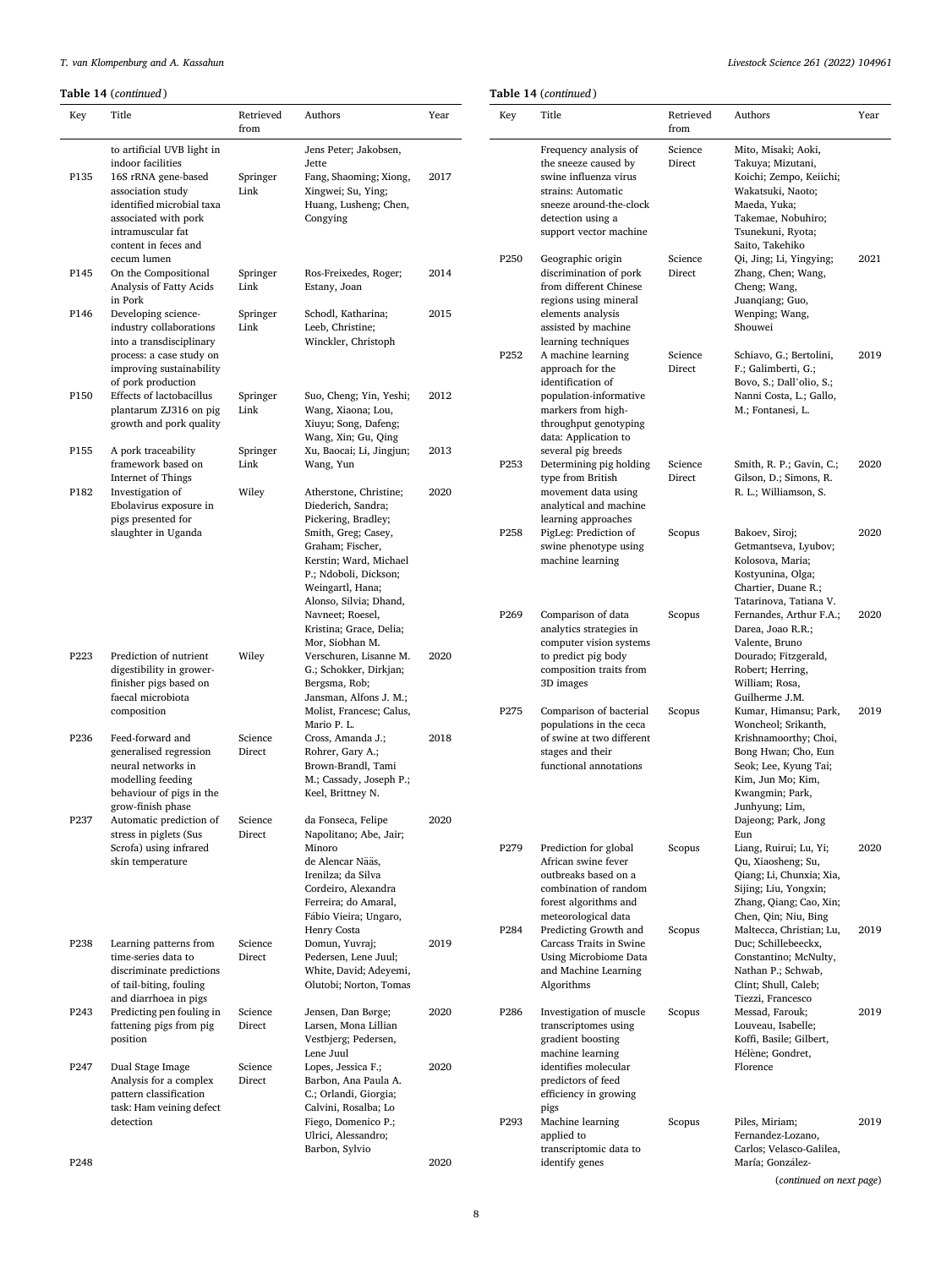<span id="page-8-0"></span>**Table 14** (*continued* )

| Key              | Title                                                                                                                                                  | Retrieved<br>from | Authors                                                                                                                                                                                           | Year |
|------------------|--------------------------------------------------------------------------------------------------------------------------------------------------------|-------------------|---------------------------------------------------------------------------------------------------------------------------------------------------------------------------------------------------|------|
|                  | associated with feed<br>efficiency in pigs                                                                                                             |                   | Rodríguez, Olga;<br>Sánchez, Juan Pablo;<br>Torrallardona, David;<br>Ballester, Maria;<br>Quintanilla, Raquel                                                                                     |      |
| P <sub>299</sub> | Regression trees in<br>genomic selection for<br>carcass traits in pigs                                                                                 | Scopus            | Silveira, L. S.; Lima, L.<br>P.; Nascimento, M.;<br>Nascimento, A. C. C.;<br>Silva, F. F.                                                                                                         | 2020 |
| P302             | <b>Machine Learning</b><br>Prediction of Crossbred<br>Pig Feed Efficiency and<br>Growth Rate From<br>Single Nucleotide<br>Polymorphisms                | Scopus            | Tusell, Llibertat;<br>Bergsma, Rob; Gilbert,<br>Hélène; Gianola,<br>Daniel; Piles, Miriam                                                                                                         | 2020 |
| P305             | Applications of Support<br>Vector Machine in<br>Genomic Prediction in<br>Pig and Maize<br>Populations                                                  | Scopus            | Zhao, Wei; Lai,<br>Xueshuang; Liu,<br>Dengying; Zhang,<br>Zhenyang; Ma, Peipei;<br>Wang, Qishan; Zhang,<br>Zhe; Pan, Yuchun                                                                       | 2020 |
| P315             | Using near-infrared<br>spectroscopy in the<br>classification of white<br>and iberian pork with<br>neural networks                                      | Springer<br>Link  | Guillén, Alberto; del<br>Moral, F. G.; Herrera, L.<br>J.; Rubio, G.; Rojas, I.;<br>Valenzuela, O.;<br>Pomares, H.                                                                                 | 2010 |
| P339             | CNN-Based Individual<br>Ghungroo Breed<br><b>Identification Using</b><br>Face-Based Image                                                              | Springer<br>Link  | Mukherjee, Kaushik;<br>Dan, Sanket; Roy,<br>Kunal; Roy, Subhojit;<br>Mustafi, Subhranil;<br>Ghosh, Pritam; Mandal,<br>Satyendra Nath; Hajra,<br>Dilip Kumar; Banik,<br>Santanu; Naskar,<br>Syamal | 2020 |
| P353             | Video-based pig<br>recognition with<br>feature-integrated<br>transfer learning                                                                         | Springer<br>Link  | Wang, Jianzong; Liu,<br>Aozhi; Xiao, Jing                                                                                                                                                         | 2018 |
| P358             | Prediction of slaughter<br>age in pigs and<br>assessment of the<br>predictive value of<br>phenotypic and genetic<br>information using<br>random forest | Web of<br>Science | Alsahaf, Ahmad;<br>Azzopardi, George;<br>Ducro, Bart;<br>Hanenberg, Egiel;<br>Veerkamp, Roel F.;<br>Petkov, Nicolai                                                                               | 2018 |
| P367             | Automated Individual<br>Pig Localisation,<br>Tracking and Behaviour<br>Metric Extraction Using<br>Deep Learning                                        | Web of<br>Science | Cowton, Jake;<br>Kyriazakis, Ilias;<br>Bacardit, Jaume                                                                                                                                            | 2019 |
| P374             | Machine learning<br>algorithms to predict<br>core, skin, and hair-coat<br>temperatures of piglets                                                      | Web of<br>Science | Gorczyca, Michael T.;<br>Milan, Hugo Fernando<br>Maia; Maia, Alex<br>Sandro Campos;<br>Gebremedhin, Kifle G.                                                                                      | 2018 |
| P382             | Analysis of Growth<br>Performance in Swine<br>Based on Machine<br>Learning                                                                             | Web of<br>Science | Lee, Woongsup; Ham,<br>Younghwa; Ban, Tae<br>Won; Jo, Ohyun                                                                                                                                       | 2019 |

prediction OR analysis OR data-driven)'), [anywhere*,* subcategory agriculture].

# *3.3.2. Narrow search string*

To focus on the specific use of ML in the pork sector, a second and narrow search string was defined. The narrow search string is used for searching additional publications that specifically focus on the use of ML in the pig production sector. This search string is used to get a clear view of the state-of-the-art about application ML in the pork sector. The following list provides the narrow search string per database:

*Science Direct:* ("Machine learning") AND (monitoring OR prediction

## **Table 15**

Broad and narrow search query, topic of research primary publications.

| Key                                  | Topic of research                                                                                             |
|--------------------------------------|---------------------------------------------------------------------------------------------------------------|
| P <sub>2</sub>                       | Meat quality                                                                                                  |
| P <sub>5</sub>                       | Immunocastration against boar taint                                                                           |
| Р6                                   | Meat origin detection                                                                                         |
| <b>P7</b><br>P11                     | Feeding strategy to prevent boar taint                                                                        |
| P12                                  | Meat quality<br>Fat composition, seasonality influences                                                       |
| P16                                  | Meat origin detection                                                                                         |
| P <sub>21</sub>                      | Disease in pigs                                                                                               |
| P <sub>25</sub>                      | Fat composition improvement                                                                                   |
| P36                                  | Disease and biosecurity level                                                                                 |
| P38<br>P44                           | Meat quality                                                                                                  |
| P51                                  | Antibiotic spread in manure<br>Fat composition in muscle                                                      |
| P53                                  | Farm performance                                                                                              |
| P55                                  | Breeding analysis model                                                                                       |
| <b>P58</b>                           | DNA characterization                                                                                          |
| P59                                  | Gene characterization                                                                                         |
| P61<br>P68                           | Muscle profile under heat stress<br>Meat quality                                                              |
| P69                                  | Disease in pigs                                                                                               |
| P71                                  | Disease in pigs                                                                                               |
| P74                                  | Feeding strategy, internal climate influences                                                                 |
| P75                                  | Gene characterization                                                                                         |
| P78<br>P79                           | Pig robustness characterization<br>Pig robustness characterization, feed intake with perturbations monitoring |
| P91                                  | Disease in pigs                                                                                               |
| P96                                  | Fat composition, relation with boar taint                                                                     |
| P102                                 | Pig performance                                                                                               |
| P <sub>106</sub>                     | Disease in pigs                                                                                               |
| P109<br>P111                         | Gene characterization                                                                                         |
| P112                                 | Feeding strategy<br>Gene characterization                                                                     |
| P113                                 | DNA characterization                                                                                          |
| P116                                 | Disease in pigs                                                                                               |
| P118                                 | Feeding strategy, heat stress and body temp                                                                   |
| P119                                 | Feeding strategy                                                                                              |
| P123<br>P124                         | Feeding strategy<br>Folliculogenesis research                                                                 |
| P126                                 | Disease in pigs                                                                                               |
| P129                                 | Gene characterization                                                                                         |
| P131                                 | Vitamin D increase in pigs                                                                                    |
| P135                                 | DNA characterization                                                                                          |
| P145<br>P150                         | Fat composition<br>Pig performance                                                                            |
| P182                                 | Disease in pigs                                                                                               |
| P223                                 | Gene characterization                                                                                         |
| P236                                 | Feeding strategy/behaviour analyses                                                                           |
| P237                                 | Stress detection                                                                                              |
| P238<br>P243                         | Behaviour analyses<br>Behaviour analyses                                                                      |
| P247                                 | Pork quality assessment                                                                                       |
| P248                                 | Disease detection                                                                                             |
| P250                                 | Origin detection                                                                                              |
| P252                                 | Disease detection                                                                                             |
| P253                                 | Pig origin detection                                                                                          |
| P <sub>258</sub><br>P <sub>269</sub> | Disease detection<br>Performance estimation                                                                   |
| P275                                 | Disease detection                                                                                             |
| P279                                 | Disease detection                                                                                             |
| P284                                 | Performance estimation                                                                                        |
| P <sub>286</sub>                     | Feeding strategy                                                                                              |
| P293<br>P <sub>299</sub>             | Feeding strategy<br>Genome selection                                                                          |
| P302                                 | Performance estimation                                                                                        |
| P305                                 | Genome selection                                                                                              |
| P315                                 | Origin detection                                                                                              |
| P339                                 | Pig detection                                                                                                 |
| P353                                 | Pig detection                                                                                                 |
| P358<br>P367                         | Performance estimation<br>Pig detection                                                                       |
| P374                                 | Performance estimation                                                                                        |
| P382                                 | Performance estimation                                                                                        |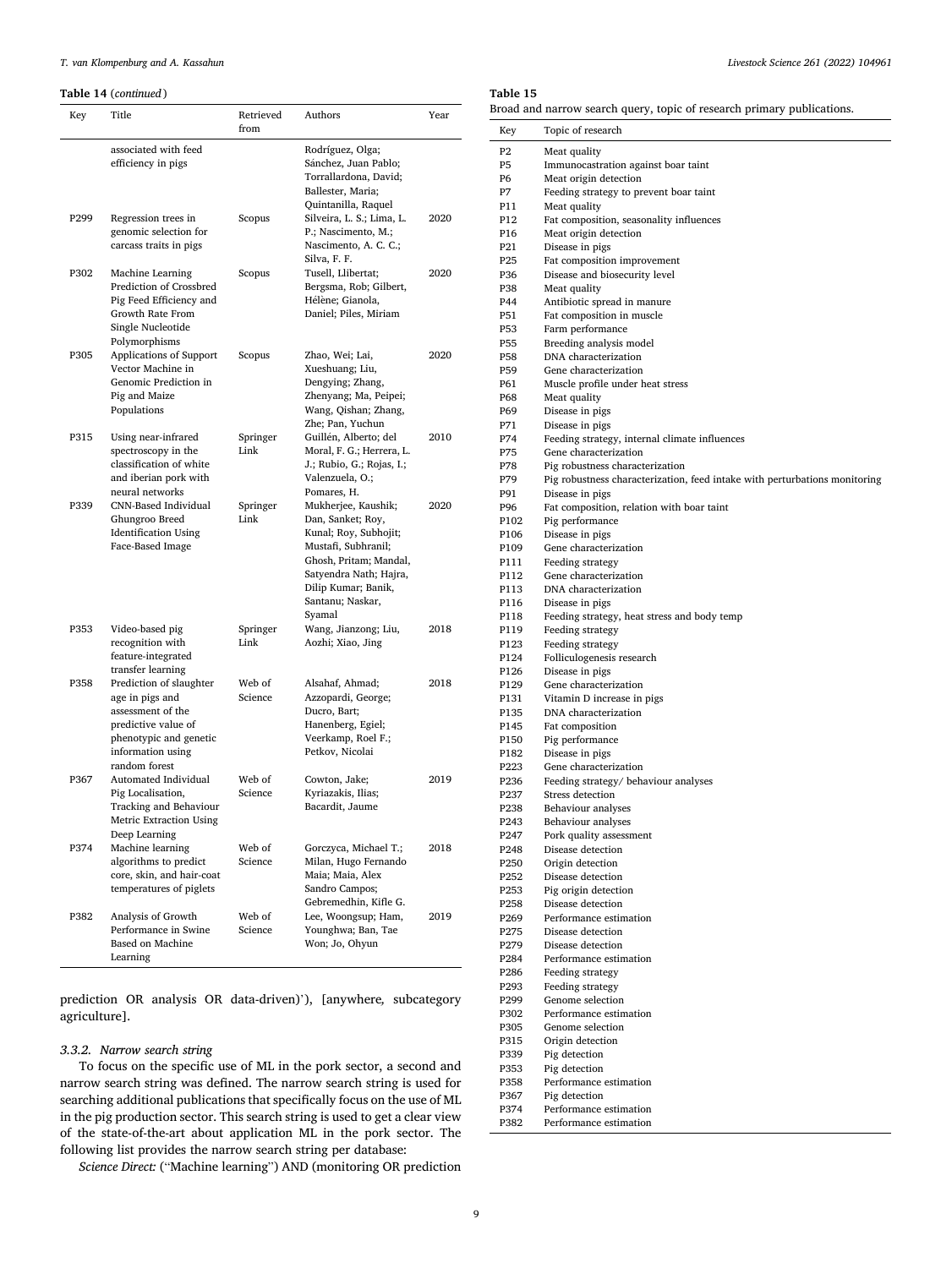<span id="page-9-0"></span>**Table 16**  Broad search query, data gathering location.

| Key             | Data gathering location | Key             |
|-----------------|-------------------------|-----------------|
| P <sub>2</sub>  | Slaughterhouse          | P <sub>2</sub>  |
| <b>P5</b>       | Farm                    | P <sub>5</sub>  |
| P6              | Market                  | <b>P6</b>       |
| P7              | Experimental set-up     | P7              |
| P11             | Slaughterhouse          | P11             |
| P12             | Farm                    | P <sub>12</sub> |
| P <sub>16</sub> | Slaughterhouse          | P <sub>16</sub> |
| P21             | External data           | P21             |
| P <sub>25</sub> | Market                  | P <sub>25</sub> |
| P36             | Farm                    | P36             |
| P38             | Market                  | P38             |
| P44             | Farm                    | P44             |
| P51             | Farm                    | P51             |
| P53             | Simulation              | P53             |
| <b>P55</b>      | Experimental farm       | <b>P55</b>      |
| <b>P58</b>      | Unknown                 | <b>P58</b>      |
| P59             | Farm, slaughterhouse    | P59             |
| P61             | Farm                    | P61             |
| P68             | Distribution centre     | P68             |
| P69             | Farm                    | P69             |
| P71             | Farm, slaughterhouse    | P71             |
| P74             | Farm                    | P74             |
| P75             | Farm                    | P75             |
| P78             | Experimental farm       | P78             |
| P79             | External data           | P79             |
| P91             | Farm, external data     | P91             |
| P96             | Farm                    | P96             |
| P102            | Farm                    | P102            |
| P106            | Laboratory              | P106            |
| P109            | External data           | P109            |
| P111            | Experimental farm       | P111            |
| P112            | Farm                    | P112            |
| P113            | Farm                    | P113            |
| P116            | Farm                    | P116            |
| P118            | Farm                    | P118            |
| P119            | Experimental farm       | P119            |
| P123            | Experimental farm       | P123            |
| P124            | Laboratory              | P124            |
| P126            | Farm                    | P126            |
| P129            | Experimental farm       | P129            |
| P131            | Experimental farm       | P131            |
| P135            | Farm                    | P135            |
| P145            | External data           | P145            |
| P150            | Farm                    | P150            |
| P182            | Abattoir                | P182            |
| P223            | Experimental farm       | P223            |
|                 |                         |                 |

OR analysis) AND (pig? OR pork), [title, abstract or author-specified keywords].

*Scopus:* ("Machine learning") AND (monitoring OR prediction OR analysis) AND (pig? OR pork), [article title, abstract, keywords].

*Web of Science:* ("Machine learning") AND (monitoring OR prediction OR analysis) AND (pig? OR pork), [title, abstract, author keywords, and keywords plus].

Springer Link: ("Machine learning") AND (monitoring OR prediction OR analysis) AND (pig? OR pork), [anywhere, subcategory artificial intelligence].

*Wiley:* ("Machine learning") AND (monitoring OR prediction OR analysis) AND (pig? OR pork), [anywhere*,* subcategory agriculture].

#### *3.4. Selection criteria*

To select the most appropriate publications for analysis and exclude less relevant publications, seven Exclusion Criteria (EC) were formulated. A publication was considered as a primary study when the publication passed all criteria.

EC1 – Publication is not in the 50 most relevant results,

EC2 - Publication is not related to the livestock sector and data analysis,

EC3 – Publication is not written in English,

| Table 17                                 |  |
|------------------------------------------|--|
| Research group size, broad search query. |  |

| Key             | Research group size             |
|-----------------|---------------------------------|
| P <sub>2</sub>  | 48 meat samples                 |
| P <sub>5</sub>  | 76 pigs                         |
| P <sub>6</sub>  | 115 pasts                       |
| P7              | 288 pigs                        |
| P11             | 180 carcasses                   |
| P12             | 200 pigs                        |
| P <sub>16</sub> | 3232 meat samples               |
| P <sub>21</sub> | Externally gathered data        |
| P <sub>25</sub> | 104 muscle/meat samples         |
| P <sub>36</sub> | 141 farms                       |
| <b>P38</b>      | 31 meat samples                 |
| P44             | 21 farms                        |
| P51             | 103 pigs                        |
| <b>P53</b>      | Virtual, 96 scenarios           |
| P <sub>55</sub> | 218 pigs                        |
| <b>P58</b>      | 263 pigs                        |
| P59             | 337 salmonella(faecal) samples  |
| P61             | 8 litters                       |
| P68             | Unknown                         |
| P <sub>69</sub> | 204 meat samples                |
| P71             | 475 sera and 250 faecal samples |
| P74             | 48 pigs                         |
| <b>P75</b>      | 461 records from 101 pigs       |
| P78             | 5 pigs                          |
| P79             | 155 pigs                        |
| P91             | 8 farms                         |
| P96             | 44 pigs                         |
| P102            | 570 pigs                        |
| P106            | $1044$ pigs                     |
| P109            | 2777 pigs                       |
| P111            | 72 pigs                         |
| P112            | 924 pigs                        |
| P113            | 614 pigs                        |
| P116            | 908,582 pigs                    |
| P118            | 9 pigs                          |
| P119            | 880 pigs                        |
| P123            | 54 pigs                         |
| P124            | 7 RNA pools                     |
| P126            | 7030 pigs                       |
| P129            | 4 pigs                          |
| P131            | 24 pigs                         |
| P135            | 500 pigs                        |
| P145            | 971 pigs                        |
| P150            | 150 pigs                        |
| P182            | 658 pigs                        |
| P223            | 160 pigs                        |

EC4 – Publication that is a duplicate or already found at other databases,

EC5 – Publication does not have full text available,

EC6 – Publication is a review or survey paper, and

EC7 – Publication has been published before 2005.

#### *3.5. Data extraction and synthesis*

Data were extracted from the primary studies based on the requirements for answering the research questions. We check each primary study thoroughly first to ensure that the publication passes the exclusion criteria and should belong to the primary studies and then read the publication carefully to extract the required data. The data are analysed to answer the research questions.

## **4. Results**

[Table 4](#page-3-0) shows the number of publications found after performing the broad search query. [Table 5](#page-3-0) shows the number of studies found by performing the search with the narrow search query. The large result of the search queries indicates that we chose our search string in such a way that we obtained a broad perspective on the research done in the pork chain. This large initial result allowed us to browse the results and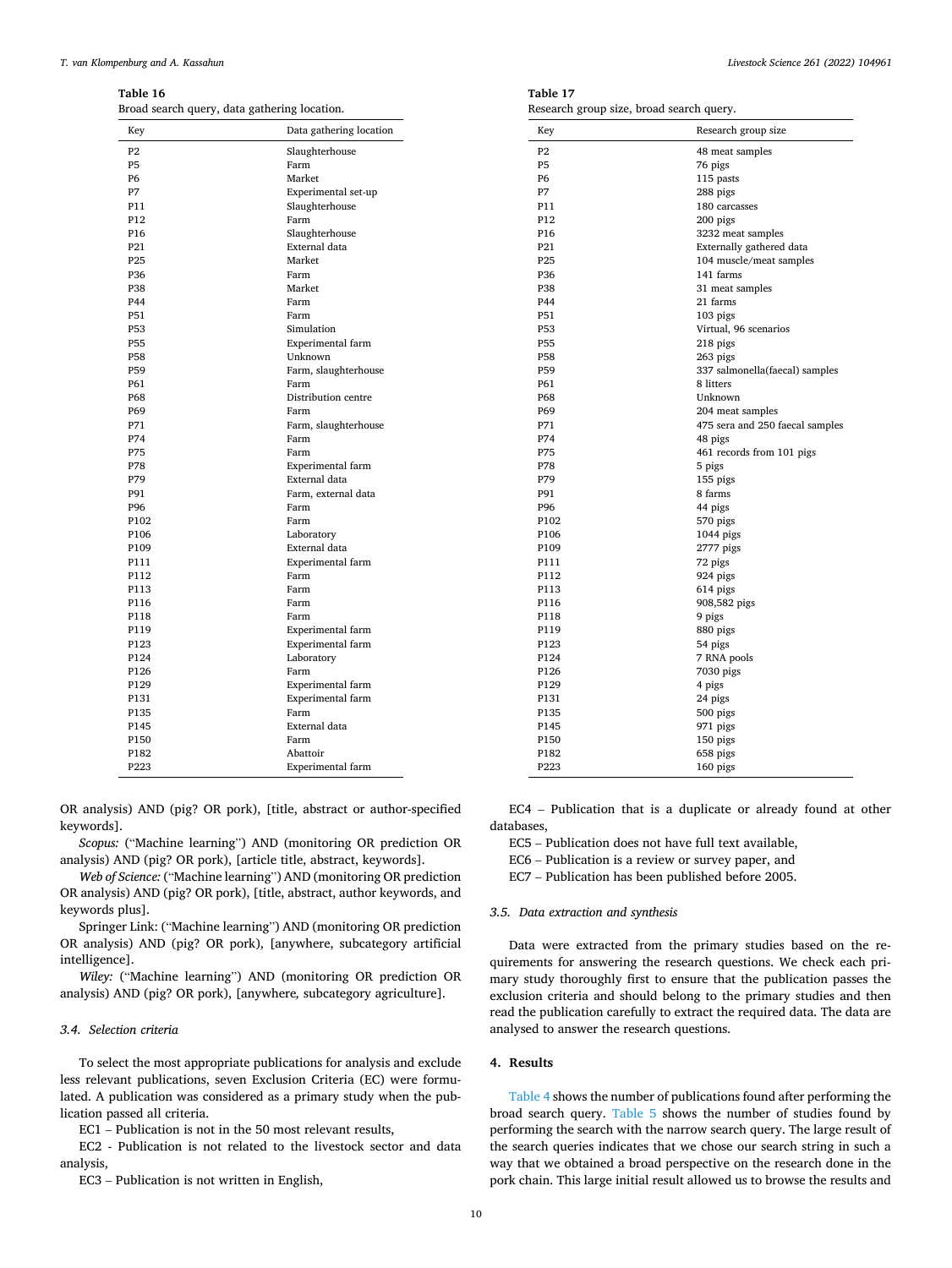P147 Unknown<br>P150 Live pig d

P223 Other<br>P225 Unkn Unknown

P150 Live pig data, slaughter data Unknown P182 Blood sample data P185 Unknown P186 Unknown Unknown P196 Unknown P202 Unknown Unknown P205 Unknown Unknown P214 Unknown<br>P219 Unknown **I**Inknown

<span id="page-10-0"></span>Broad search query, type of data used.

**Table 19**  Broad search query, data analysis method used.

| Key             | Type of data used                                                        | Key             | Data analysis method used                                               |
|-----------------|--------------------------------------------------------------------------|-----------------|-------------------------------------------------------------------------|
| P <sub>2</sub>  | Slaughter data                                                           | P <sub>2</sub>  | Partial least squares discriminant analyses                             |
| P5              | Environment data, behaviour data                                         | P <sub>5</sub>  | Generalized linear model                                                |
| P <sub>6</sub>  | Slaughter data                                                           | P6              | Principle component analysis, FA, linear discriminant analysis          |
| P7              | Environment data, behaviour data                                         | <b>P7</b>       | Partial least squares                                                   |
| P11             | Slaughter data                                                           | P11             | Partial least squares, MLR                                              |
| P12             | Environment data, slaughter data                                         | P <sub>12</sub> | CoDa, hierarchical clustering, DA                                       |
| P <sub>16</sub> | Slaughter data                                                           | P <sub>16</sub> | Principle component analysis, linear discriminant analysis              |
| P21             | Live pig data                                                            | P21             | Multi-level logistic regression                                         |
| P <sub>25</sub> | Slaughter data, images of muscle samples                                 | P <sub>25</sub> | Partial least squares                                                   |
| P36             | Reproduction performance measures                                        | P36             | Shapiro wilk test, SAS                                                  |
| P38             | Slaughter data, images                                                   | P38             | Gompert logistic model                                                  |
| P44             | Other – liquid manure                                                    | P44             | Unknown                                                                 |
| P51             | Slaughter data                                                           | <b>P51</b>      | SAS                                                                     |
| P53             | Environment data, reproduction performance measures                      | P53             | Multivariate data analyses, variance analyses                           |
| P55             | Live pig data                                                            | P55             | Bivariate model                                                         |
| <b>P58</b>      | Blood sample data                                                        | <b>P58</b>      | Chi-squared                                                             |
| P59             | Other - salmonella isolates                                              | P59             | Unknown                                                                 |
| P61             | Slaughter data, muscle                                                   | P61             | Multivariate data analyses                                              |
| P <sub>66</sub> | Unknown                                                                  | P68             | Unknown                                                                 |
| P67             | Unknown                                                                  | P69             | Unknown                                                                 |
| <b>P68</b>      | Environment data, slaughter data                                         | P71             | Unknown                                                                 |
| P69             | Environment data, disease spread                                         | P74             | Unknown                                                                 |
| P71             | Blood sample data, other – faecal samples                                | P75             | Chi-squared                                                             |
| P74             | Blood sample data                                                        | P78             | nlsLM                                                                   |
| P75             | Reproduction performance measures                                        | P79             | <b>B-spline</b>                                                         |
| P78             | Feed data                                                                | P91             | Logistic regression                                                     |
| P79             | Feed data                                                                | P96             | Least squares, multivariate data analyses                               |
| P91             | Environment data, live pig data, movement, farm specifications           | P102            | SAS                                                                     |
| P96             | Slaughter data, feed data                                                | P106            | <b>ELISA</b>                                                            |
| P102            | Slaughter data, live pig data, estruss activity                          | P109            | Random regression, Bayesian information criterion                       |
| P105            | Unknown                                                                  | P111            | SAS                                                                     |
| P106            | Blood sample data                                                        | P112            | Multitrait variance components                                          |
| P107            | Unknown                                                                  | P113            | Unknown                                                                 |
| P109            | Live pig data, weight                                                    | P116            | Logistic regression                                                     |
| P110            | Unknown                                                                  | P118            | Regression, least significant difference                                |
| P111            | Blood sample data, other - faecal samples                                | P119            | SAS, generalized linear model                                           |
| P112            | Live pig data, slaughter data, leptin, genotyping                        | P123            | SAS, least squares                                                      |
| P113            | Live pig data, DNA, ear tissue                                           | P124            | Generalized linear model                                                |
| P116            | Reproduction performance measures                                        | P126            | SAS, generalized linear model, logistic regression, chi-squared         |
| P118            | Live pig data, environment data, temperature, relative humidity, weight, | P129            | Unknown                                                                 |
|                 | body temperature                                                         | P131            | One-way ANOVA                                                           |
| P119            | Live pig data, feed data, diet information, body weight                  | P135            | Linear Discriminant Analyses                                            |
| P121            | Unknown                                                                  | P145            | Linear regression                                                       |
| P123            | Blood sample data, slaughter data                                        | P150            | One-way ANOVA, LSD                                                      |
| P124            | Other – nylon microarrays                                                | P182            | Logistic regression                                                     |
| P125            | Unknown                                                                  | P223            | Leave-one-out cross validation                                          |
| P126            | Blood sample data, reproduction performance measures, live pig data      |                 |                                                                         |
| P127            | Unknown                                                                  |                 |                                                                         |
| P129            | Other - hypothalamus tissue                                              |                 | get an impression of the research done. We assessed that the first 50   |
| P131            | Live pig data, slaughter data, feed data                                 |                 |                                                                         |
| P135            | Feed data, environment data, slaughter data                              |                 | publications contain sufficient information for answering the research  |
| P144            | Unknown                                                                  |                 | questions and thus were used as exclusion criteria. The primary studies |
| P145            | Slaughter data                                                           |                 | with their authors and publication year are included in the appendix    |
| <b>P146</b>     | <b>I</b> Inknown                                                         | (Annendiy A)    |                                                                         |

ering the research he primary studies d in the appendix (Appendix A). To get insight into the relevance of the topic for this SLR, the results of the broad and narrow search results are grouped by year of publica-

tion and presented in [Fig. 1](#page-3-0) and [Fig. 2](#page-3-0), respectively. When looking at the number of primary studies published for the broad search query, it seems that there are downward trends in 2010 and between 2014 and 2018. This is however due to the high number of publications that were found and the exclusion criteria that affected publication in those years disproportionately. Many publications were excluded because they were outside of the 50 most relevant publications. However, there is a consistent and sharp increase in the number of publications since 2018 both for the narrow and broad search queries.

To get insight into the focus of the primary studies, we have categorized the studies by topic (see [Table 6\)](#page-3-0). The categories clearly indicate that majority of the studies were on pig health. Most studies focussed on the presence, spread, or outbreak of diseases, and few studies focussed on the causes and prevention of boar taint.

In the selected primary studies, pig health and the performance of pig production were researched often. The production performance was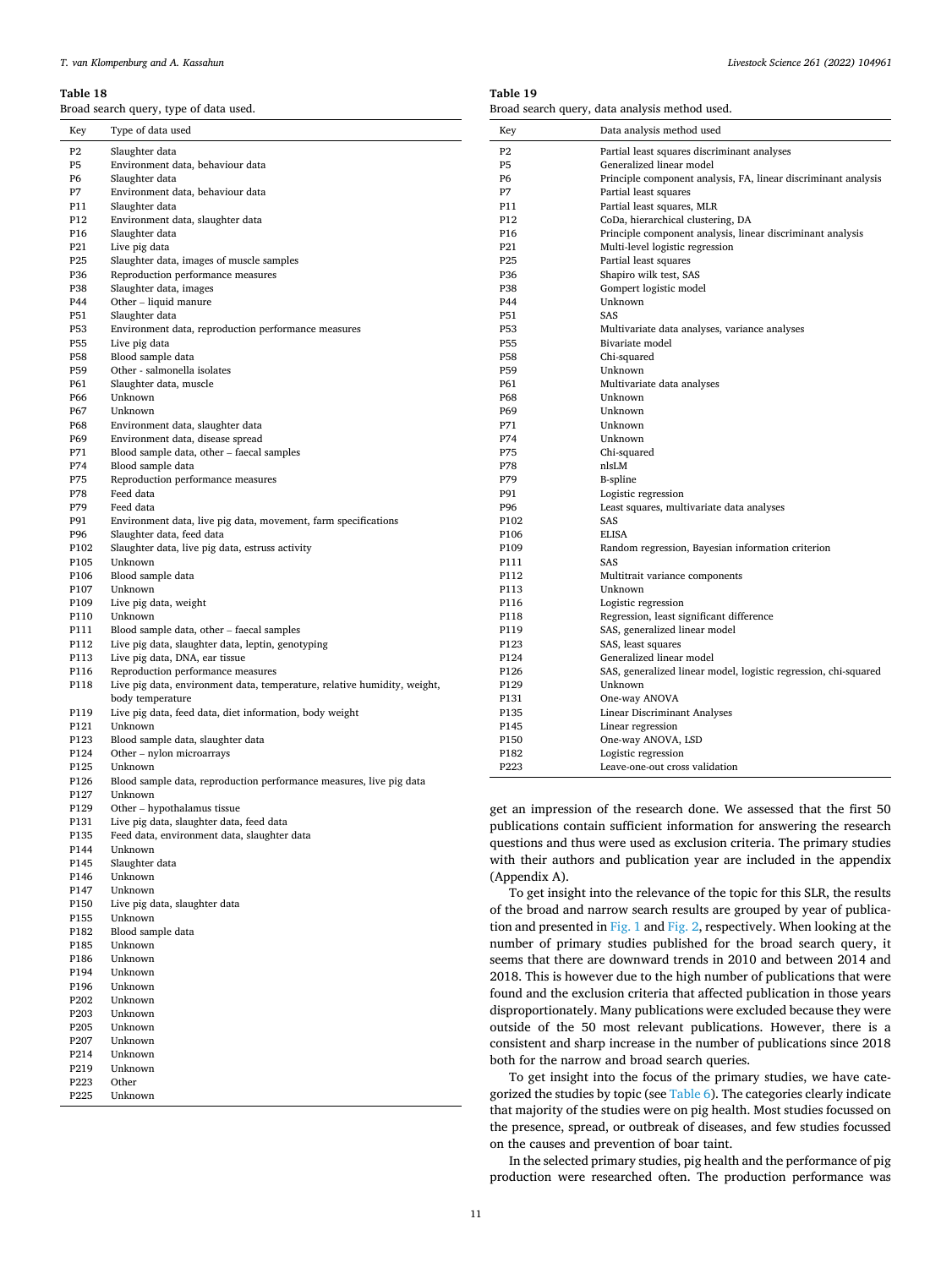<span id="page-11-0"></span>Narrow search query, algorithms used.

| Key              | $\mathbf{N} \mathbf{N}$ | $\mathbf{RF}$ | $\rm BY$     | $\mathop{\rm DT}\nolimits$ | SVM          | $\mathop{\rm KMC}\nolimits$ | $\operatorname{GBT}$ | <b>KNN</b>   | ${\rm GLM}$  | $\rm LDA$    | ${\rm EN}$   | $\rm LR$     | $\mathbf{B}\mathbf{G}$ | CNN          |
|------------------|-------------------------|---------------|--------------|----------------------------|--------------|-----------------------------|----------------------|--------------|--------------|--------------|--------------|--------------|------------------------|--------------|
| P236             | $\,1\,$                 |               |              |                            |              |                             |                      |              |              |              |              |              |                        |              |
| P237             |                         |               |              |                            |              |                             |                      |              |              |              |              |              |                        |              |
| P238             | $\mathbf{1}$            |               |              |                            |              |                             |                      |              |              |              |              |              |                        |              |
| P243             | $\,1\,$                 | $\mathbf{1}$  | $\mathbf{1}$ |                            |              |                             |                      |              |              |              |              |              |                        |              |
| P245             |                         |               |              | $\mathbf{1}$               |              |                             |                      |              |              |              |              |              |                        |              |
| P247             |                         | $\mathbf{1}$  |              |                            | $\mathbf{1}$ |                             |                      |              |              |              |              |              |                        |              |
| P248             |                         |               |              |                            | $\mathbf{1}$ |                             |                      |              |              |              |              |              |                        |              |
| P250             | $\mathbf{1}$            |               |              |                            |              |                             |                      |              |              |              |              |              |                        |              |
| P252             |                         | $1\,$         |              |                            |              |                             |                      |              |              |              |              |              |                        |              |
| P253             |                         |               |              |                            |              | $\mathbf 1$                 |                      |              |              |              |              |              |                        |              |
| P258             | $\mathbf{1}$            | $\mathbf{1}$  | $\mathbf{1}$ |                            | $\mathbf{1}$ |                             | $\,1$                | $\mathbf{1}$ | $\mathbf{1}$ | $\mathbf{1}$ |              |              |                        |              |
| P <sub>269</sub> | $\,1\,$                 |               |              |                            |              |                             |                      |              |              |              | $\mathbf 1$  |              |                        |              |
| P275             |                         | 1             |              |                            |              |                             |                      |              |              | $\mathbf{1}$ |              |              |                        |              |
| P279             |                         | $\mathbf{1}$  |              |                            |              |                             |                      |              |              |              |              | $\mathbf{1}$ |                        |              |
| P284             |                         | $\mathbf{1}$  |              |                            |              |                             | $\mathbf{1}$         |              |              |              |              |              |                        |              |
| P286             |                         |               |              |                            |              |                             | $\mathbf{1}$         |              |              |              |              |              |                        |              |
| P293             |                         | $\mathbf{1}$  |              |                            | $\mathbf{1}$ |                             |                      |              |              |              | $\mathbf{1}$ |              |                        |              |
| P299             |                         | $\mathbf{1}$  |              | $\,1$                      |              |                             | $\mathbf{1}$         |              |              |              |              |              | $\mathbf{1}$           |              |
| P302             |                         |               |              |                            | $\mathbf{1}$ |                             |                      |              |              |              |              |              |                        |              |
| P305             |                         |               |              |                            |              |                             |                      |              |              |              |              |              |                        |              |
| P315             | $\mathbf{1}$            |               |              |                            | $\mathbf{1}$ |                             |                      |              |              |              |              |              |                        |              |
| P339             |                         |               |              |                            |              |                             |                      |              |              |              |              |              |                        | $\mathbf{1}$ |
| P353             | $\mathbf{1}$            |               |              |                            |              |                             |                      |              |              |              |              |              |                        |              |
| P358             |                         | $\mathbf{1}$  |              |                            |              |                             |                      |              |              |              |              |              |                        |              |
| P367             |                         |               |              |                            |              |                             |                      |              |              |              |              |              |                        | $\mathbf 1$  |
| P374             | $\mathbf{1}$            | $\mathbf{1}$  |              |                            |              |                             |                      |              |              |              |              |              |                        |              |
| P382             |                         | $\mathbf{1}$  |              | $\mathbf{1}$               | $\,1$        |                             |                      |              |              |              |              | $\mathbf{1}$ |                        |              |

# **Table 21**

Algorithm legend.

| Algorithm                     |
|-------------------------------|
| Neural networks               |
| Random forest                 |
| Bayesian                      |
| Decision tree                 |
| Support vector machine        |
| K-means clustering            |
| Gradient boosting tree        |
| K-nearest neighbour           |
| Generalized linear model      |
| Linear discriminant analysis  |
| Elasticnet                    |
| Logistic regression           |
| Bagging                       |
| Convolutional neural networks |
|                               |

investigated by analysing various parameters, such as the DNA of pigs, fat composition of pig meat, meat quality, and muscle thickness. This shows that the production performance of pig farming was mostly measured using the attributes of the meat measured after the animals are slaughtered.

Besides pig health and pig production results, other topics were researched. Several feeding strategies have been developed and evaluated. Further, research was done to test if the origin of meat could be traced and on-farm environmental influencers, such as disease spread in manure and temperature effects on pigs.

The narrow search query focused more on the application of ML and the topics of research are summarised in [Table 7](#page-4-0). According to the search results, most of the research focussed on performance related issues, such as pig performance, feeding strategy, and genetics.

Pig health is the second most researched area, focusing mainly on diseases. The trend of using ML for disease detection through image and video analysis is reflected in the number of primary studies found on this topic. Pig detection and behaviour analysis were also performed using ML. Feeding strategy was analysed using basic statistical analysis and using ML. There were also primary studies that focus on detecting the origin of meat, detecting stress in pigs. A detailed description of the

# **Table 22**

| Features used during research, narrow search query. |  |  |  |  |  |
|-----------------------------------------------------|--|--|--|--|--|
|-----------------------------------------------------|--|--|--|--|--|

| Key              | Features used                                                                  |
|------------------|--------------------------------------------------------------------------------|
| P <sub>236</sub> | Time of day, relative humidity                                                 |
| P237             | Infrared skin temperature                                                      |
| P238             | Water consumption, temperatures on pen level, indoor climate data              |
| P243             | Video recordings, positioning pigs                                             |
| P245             | Litter number, stillborn, born, alive, weaned, mortality, re-breeding          |
| P247             | Raw ham vein composition                                                       |
| P248             | Number of sneezes per pig                                                      |
| P <sub>250</sub> | Pork samples, mineral elements                                                 |
| P252             | SNP genotyping data                                                            |
| P253             | Pig movement data, pig population data                                         |
| P258             | Muscle thickness, backfat amount, and average daily gain                       |
| P <sub>269</sub> | Image features such as volume, area, length, widths, heights, polar image      |
|                  | descriptors, and polar fourier transforms                                      |
| p275             | Cecum of crossbred korean native pigs                                          |
| P279             | Outbreak data and meteorological features                                      |
| P284             | Microbiome                                                                     |
| P286             | Microarrays data from muscles                                                  |
| P293             | Mean metabolic body weight, average daily gain, and average backfat gain       |
| P299             | Molecular markers                                                              |
| P302             | Average daily gain and residual feed intake records and genotypes              |
| P305             | Genomic data                                                                   |
| P315             | Exterior and interior left cheek and interior and exterior right cheek spectra |
| P339             | Pig images/records                                                             |
| P353             | Pig images/records                                                             |
| P358             | Phenotypic data, estimated breeding values (EBVs), along with pedigree and     |
|                  | pedigree-genetic relationships                                                 |
| P367             | Pig images/records                                                             |
| P374             | Environmental data such as air temperature (Ta), black-globe temperature       |
|                  | (Tg), and relative humidity (RH)                                               |
| P382             | Temperature, humidity, initial age (IA), initial body weight (IBW), number     |
|                  | of pigs (NU) and stocking density (SD)                                         |

topics of research per primary study is shown in Appendix B.

As can be seen in [Table 8](#page-4-0), a variety of data were used for research in the pork industry. Data were largely collected from body and tissue (16 cases of dataset after slaughter, and 8 cases of blood sample data from live animals, which add up to 24 primary studies). The rest of the data reported refers largely to measurements of the external characteristics of the animals (10 cases of various measurements about live pigs and 2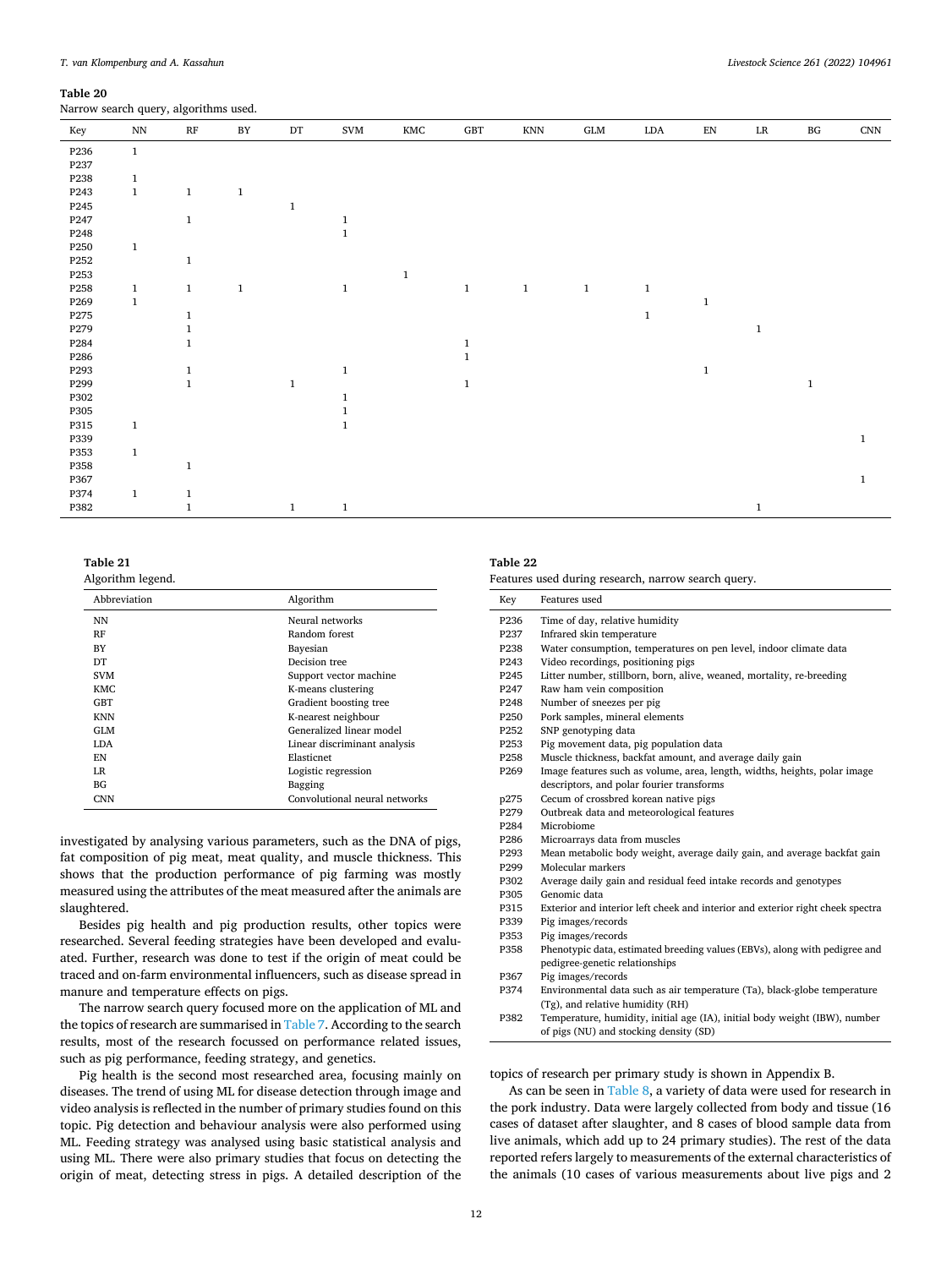cases of animal weight data) and their living environment or feed (8 cases of growing environment and 6 cases of feed data). There were also primary studies that used data on manure and microarrays. The type of data used per primary study is shown in Appendix E.

The results of the analysis of data from the second search query focused on the application of ML to pig farming are shown in [Table 9](#page-4-0). The table shows the widely used features used in research. The features used can be grouped into features on pigs and features on climatic conditions. Features that focus on pigs vary from features of live pigs to features of meat. Pork meat information, images and recordings, growth, occupancy and reproduction, genetics, and pig movement have been used to build and validate models. The features on climatic data consist of data about indoor or outdoor climatic conditions, or both. Data used in those primary studies consist of outside temperature, indoor temperature, and relative humidity. The features used per primary study are shown in Appendix H.

The location of data gathering provides insight into the main sources of research data. We have categorized the locations where data are gathered into groups (see [Table 10](#page-4-0)), which shows that most of the data is gathered at farms and slaughterhouses. The farms were sometimes conventional farms where a specific group of animals was monitored closely; other times, they were experimental farms used for precisely monitoring growing conditions and pig behaviour.

Slaughterhouses serve as one of the main data gathering locations. The quality and composition of meat are important indicators of production performance; therefore, data from slaughterhouses where these indicators are routinely measured, are important sources of data.

Other locations of data gathering for research include laboratories (where meat samples from markets are collected and analysed), externally collected data, previous research, or large database where data are shared. Further, data was collected at distribution centres, urban abattoirs, and there was a case of data from a virtual simulation. The data gathering location per primary study is shown in Appendix C.

To get an overview of data analysis methods used in the primary studies, the algorithms or principles used were calculated as shown in [Table 11.](#page-4-0) Least squares regression was used most often, followed by logistic regression. The primary studies found by the broad search query did not often use complex algorithms; instead, they applied variations of the linear regression model. All data analysis methods used are shown in Appendix F.

All primary studies found by the second search query used ML algorithms. Random forest algorithm was used most, followed by neural networks and support vector machine, as is shown in [Table 12](#page-4-0). Compared to the primary studies found by the broad search query, those found by the narrow search query used more complex analysis models. The algorithms used per publication are shown in Appendix G. Eight studies using models based on random forest and/or neural networks recorded an R-squared accuracy scoring higher than 0.7. The challenges stated include difficulty in scaling into large-scale farms due to differences in the environment between the experimental setup and large scale farm, and other features that influence the performance.

[Table 13](#page-4-0) shows what has been studied, and if the research subjects were pigs, it shows the size of the group of pigs studied. A total of 26 primary studies considered live pigs, from which measurements were made. The number of pigs used for research varies significantly, from 5 to 908,582 pigs. Three primary studies considered farms as a whole, focusing on the growing environment of the pigs. Further, data on meat quality and faecal samples were used by some studies. There were also studies that used externally collected data, virtual experimental data, RNA pools, and liver pasts. Appendix D shows the research group types and sizes per primary study.

Much research has been using data on genetics, pig breeds, meat quality after processing, disease recognition, and factors influencing diseases. Research that focused on the prevention of negative aspects of the final product is, for example, research done on boar taint and the attempt to reduce it. Boar taint in meat results in a lower price for the

carcass.

A variety of challenges have been stated in the studies regarding ML. The largest challenge is making the algorithms perform consistently high for all situations. Many studies reported that it was feasible to define a well performing model for the specific research setup and condition the model is trained and tested on but it was in general not possible to guarantee the same level of performance in practice. Mostly, more data and more features are required in order to improve the overall performance of the models developed.

# **5. Discussion and conclusion**

The original aim of this study was to review the literature on the use of advanced data analytics techniques in real-life business scenarios. We tried diverse search strings in order to find studies that are not based on experimental set-up be based on the use of data sources from real-life production chains. But the number of results we obtained was low. We were unable to find any study that fused data from the whole production chain except one by [Ma et al. \(2019\).](#page-13-0) [Ma et al. \(2019\)](#page-13-0) developed an intelligent feeding equipment and network service platform, using sensors, software, and monitoring units. This system helped in optimizing feeding methods and improving pig management.

We considered, therefore, two search strings, a broad and a narrow search string: the former focussing on general data analytics and the second on machine learning. In both cases, we used more generic terms and relied on exclusion criteria to select the relevant studies. We consulted five scientific databases in this SLR, namely: Science Direct, Scopus, Web of Science, Springer Link, and Wiley. We did not consult Google Scholar initially which returned 16,300 publications, a vast majority of which were irrelevant, and thus filtering out the relevant publications was infeasible.

The exclusion criteria we selected ensured that only publications that are accessible and of high quality were considered. The exclusion criterion on year of publication (set at 2006) was based on our initial test search results. While research performed 20 years back is likely outdated, the set year allowed us to get a clear view of the trend in the studies published. This made it clear, for instance, that the number of primary studies increased substantially from 2018 onwards, particularly on the application of machine learning in the pork sector.

When analysing the results of the SLR, we grouped the attributes such as features, data types, or algorithms we found. Grouping the results allowed us to derive clear conclusions. The detailed results are however included as appendices to this study. As can be seen in the increasing number of primary studies since 2018, the application of ML will be important in the pork sector in the future. When looking at the algorithms used in this context, studies that used features and data on images and recordings often used neural networks, specifically convolutional neural networks algorithm. For example, [Cowton et al.](#page-13-0)  [\(2019\), Mukherjee et al. \(2020\),](#page-13-0) and [Fernandes et al. \(2020\)](#page-13-0) focused on pig recognition and deviations in behaviour. Studies that used pork meat information often had random forest as best performing algorithm. The focus of the research using pork meat information was to investigate growth performance ([Piles et al., 2019](#page-13-0)) or the state of health [\(Bakoev](#page-13-0)  [et al., 2020\)](#page-13-0).

What is striking in our review is that most of the research conducted use only groups of pigs selected for an experiment. Most of the studies are conducted in large pig farms; however, the numbers of animals studied within the farms were often small, indicating the studies were conducted on an experimental basis and not on the entire herd. While the focus on a selected group of pigs helps to accurately track and monitor pigs, it does not reflect the real-life situation. Therefore, it remains unclear whether the solutions found in research could be applied in real-life business cases. Out of the 41 primary studies we considered through the broad search query, only 10 involve more than 500 pigs, and of which only two, performed by [Naatjes et al. \(2014\)](#page-13-0) and [Har](#page-13-0)[aldsen et al. \(2009\)](#page-13-0), used real-time data from farm management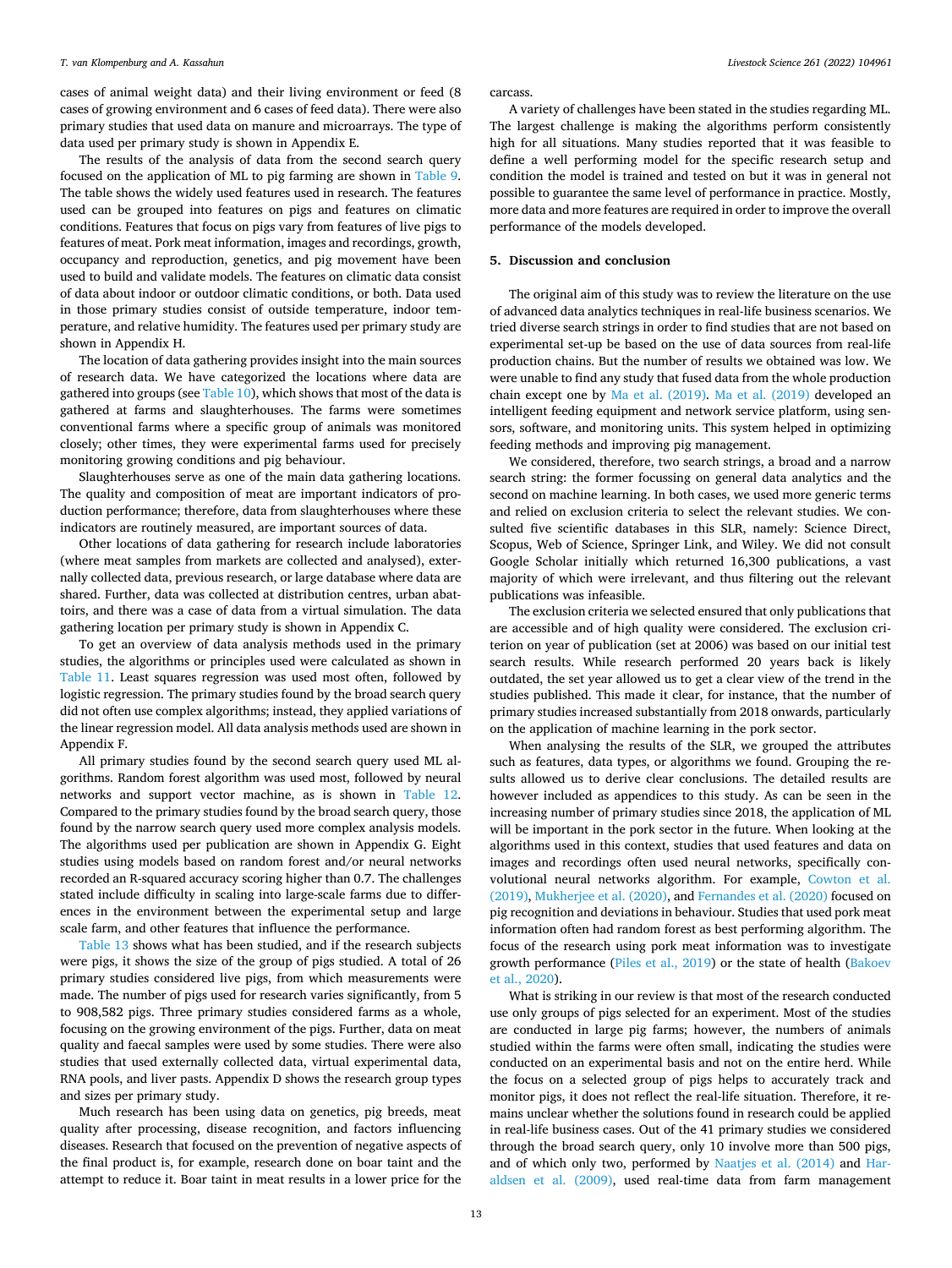<span id="page-13-0"></span>systems. Research based on real-life data (instead of data collected specifically for research purposes) is scarce and most studies focussed mainly on isolated and one-off problems. We suggest that future research should consider the complexity encountered in real-life circumstances and the integration of data analytics within the management systems so that the analytical results can be used within routine business processes.

#### **Supplementary materials**

Supplementary material associated with this article can be found, in the online version, at doi:[10.1016/j.livsci.2022.104961.](https://doi.org/10.1016/j.livsci.2022.104961)

#### **Appendices**

#### *Appendix A: Selected publications*

The selected publications after passing the exclusion criteria for both the broad and narrow search query are shown in [Table 14](#page-5-0). P2 until P223 are publications found from the broad search query, P236 until P283 are publications found with the narrow search query.

## *Appendix B: Topic of research*

The topic of research per publication is shown in [Table 15](#page-8-0).

# *Appendix C: Data gathering location*

The place of data collection per publication for the broad search query is shown in [Table 16.](#page-9-0)

## *Appendix D: Research group size*

[Table 17](#page-9-0) shows the research group size per publication, for the broad search query.

#### *Appendix E: Type of data used in research*

[Table 18](#page-10-0) shows the type of data that was used during research for the selected publications.

### *Appendix F: Data analysis methods used*

[Table 19](#page-10-0) shows the data analysis methods used for the selected publications.

#### *Appendix G: Algorithms used*

[Table 20](#page-11-0) shows the algorithms used in the publications that resulted from the narrow search query, [Table 21](#page-11-0) shows the legend for all the algorithm abbreviations.

#### *Appendix H: Features used*

[Table 22](#page-11-0) shows the type features and data that have been used in the selected publications.

# **References**

- Bakoev, S., Getmantseva, L., Kolosova, M., Kostyunina, O., Chartier, D.R., Tatarinova, T. V., 2020. PigLeg: prediction of swine phenotype using machine learning. PeerJ. [https://doi.org/10.7717/peerj.8764,](https://doi.org/10.7717/peerj.8764) 2020.
- Banhazi, T.M., Babinszky, L., Halas, V., Tscharke, M., 2012. Precision livestock farming: precision feeding technologies and sustainable animal production. Int. J. Agric. Biol. Eng. 5, 54–61. [https://doi.org/10.3965/j.ijabe.20120504.00.](https://doi.org/10.3965/j.ijabe.20120504.00)
- Bos, J.M., Bovenkerk, B., Feindt, P.H., Van Dam, Y.K., 2018. The quantified animal: precision livestock farming and the ethical implications of objectification. Food ethics 2, 77–92. <https://doi.org/10.1007/s41055-018-00029-x>.

Bose, I., Mahapatra, R.K., 2001. Business data mining - a machine learning perspective. Inf. Manag. 39, 211-225. https://doi.org/10.1016/S0378-7206(01)0

- Bradford, G.E., 1999. Contributions of animal agriculture to meeting global human food demand. Livestock Production Science. Elsevier, pp. 95-112. [https://doi.org/](https://doi.org/10.1016/S0301-6226(99)00019-6) [10.1016/S0301-6226\(99\)00019-6.](https://doi.org/10.1016/S0301-6226(99)00019-6)
- Cowton, J., Kyriazakis, I., Bacardit, J., 2019. Automated individual pig localisation, tracking and behaviour metric extraction using deep learning. IEEE Access 7, 108049–108060. <https://doi.org/10.1109/ACCESS.2019.2933060>.
- Fernandes, A.F.A., Dórea, J.R.R., Valente, B.D., Fitzgerald, R., Herring, W., Rosa, G.J.M., 2020. Comparison of data analytics strategies in computer vision systems to predict pig body composition traits from 3D images. J. Anim. Sci. 98 [https://doi.org/](https://doi.org/10.1093/jas/skaa250) [10.1093/jas/skaa250.](https://doi.org/10.1093/jas/skaa250)
- Flath, C.M., Stein, N., 2018. Towards a data science toolbox for industrial analytics applications. Comput. Ind. 94, 16–25. [https://doi.org/10.1016/j.](https://doi.org/10.1016/j.compind.2017.09.003)  [compind.2017.09.003.](https://doi.org/10.1016/j.compind.2017.09.003)
- Garner, S.R., Holmes, G., Mcqueen, R.J., Witten, I.H., 1999. Machine learning from agricultural databases: practice and experience.
- Haraldsen, M., Ødegård, J., Olsen, D., Vangen, O., Ranberg, I.M.A., Meuwissen, T.H.E., 2009. Prediction of genetic growth curves in pigs. Animal 3, 475–481. [https://doi.](https://doi.org/10.1017/S1751731108003807) [org/10.1017/S1751731108003807](https://doi.org/10.1017/S1751731108003807).
- [Hill, M.A., Scheidt, A.B., Teclaw, R.F., Clark, L.K., Knox, K.E., Jordan, M., 1992.](http://refhub.elsevier.com/S1871-1413(22)00140-8/sbref0011)  [Association between growth indicators and volume of lesions in lungs from pigs at](http://refhub.elsevier.com/S1871-1413(22)00140-8/sbref0011)  [slaughter. Am. J. Vet. Res. 53, 2221](http://refhub.elsevier.com/S1871-1413(22)00140-8/sbref0011)–2223.
- [Kitchenham, B., Charters, S., Budgen, D., Brereton, P., Turner, M., Linkman, S.,](http://refhub.elsevier.com/S1871-1413(22)00140-8/sbref0012) [Jorgensen, M., Mendes, E., Visaggio, G., 2007. Guidelines for Performing Systematic](http://refhub.elsevier.com/S1871-1413(22)00140-8/sbref0012)  [Literature Reviews in Software Engineering. Keele](http://refhub.elsevier.com/S1871-1413(22)00140-8/sbref0012) & Durham, UK.
- Koketsu, Y., Iida, R., 2020. Farm data analysis for lifetime performance components of sows and their predictors in breeding herds. Porc. Health. Manag. [https://doi.org/](https://doi.org/10.1186/s40813-020-00163-1) [10.1186/s40813-020-00163-1.](https://doi.org/10.1186/s40813-020-00163-1)
- Lee, I., Shin, Y.J., 2020. Machine learning for enterprises: applications, algorithm selection, and challenges. Bus. Horiz. 63, 157–170. https://doi.org/10.1016/j. [bushor.2019.10.005.](https://doi.org/10.1016/j.bushor.2019.10.005)
- Liakos, K., Busato, P., Moshou, D., Pearson, S., Bochtis, D., 2018. Machine learning in agriculture: a review. Sensors 18, 2674.<https://doi.org/10.3390/s18082674>.
- Liang, R., Lu, Y., Qu, X., Su, Q., Li, C., Xia, S., Liu, Y., Zhang, Q., Cao, X., Chen, Q., Niu, B., 2020. Prediction for global African swine fever outbreaks based on a combination of random forest algorithms and meteorological data. Transbound. Emerg. Dis. 67, 935–946. <https://doi.org/10.1111/tbed.13424>.
- Ma, W., Fan, J., Zhao, C., Wu, H., 2019. The realization of pig intelligent feeding equipment and network service platform. IFIP Advances in Information and Communication Technology. Springer, New York LLC, pp. 473–484. [https://doi.org/](https://doi.org/10.1007/978-3-030-06179-1_47)  [10.1007/978-3-030-06179-1\\_47](https://doi.org/10.1007/978-3-030-06179-1_47).
- Mucherino, A., Papajorgji, P., Pardalos, P.M., 2009. A survey of data mining techniques applied to agriculture. Oper. Res. [https://doi.org/10.1007/s12351-009-0054-6.](https://doi.org/10.1007/s12351-009-0054-6)
- Mukherjee, K., Dan, S., Roy, K., Roy, S., Mustafi, S., Ghosh, P., Mandal, S.N., Hajra, D.K., Banik, S., Naskar, S., 2020. CNN-based individual ghungroo breed identification using face-based image. Lecture Notes in Electrical Engineering. Springer Science and Business Media Deutschland GmbH, pp. 241–252. [https://doi.org/10.1007/978-](https://doi.org/10.1007/978-981-15-7031-5_23)  [981-15-7031-5\\_23.](https://doi.org/10.1007/978-981-15-7031-5_23)
- Naatjes, M., Htoo, J.K., Walter, K., Tölle, K.H., Susenbeth, A., 2014. Effect of dietary tryptophan to lysine ratio on growth of young pigs fed wheat-barley or corn based diets. Livest. Sci. 163, 102–109. <https://doi.org/10.1016/j.livsci.2014.02.004>.
- Neethirajan, S., 2020. The role of sensors, big data and machine learning in modern animal farming. Sens. Bio Sens. Res. <https://doi.org/10.1016/j.sbsr.2020.100367>.
- Nguyen Thi Thuy, M., Dorny, P., Lebailly, P., Le Thi Minh, C., Nguyen Thi Thu, H., Dermauw, V., 2020. Mapping the pork value chain in Vietnam: a systematic review. Trop. Anim. Health Prod. [https://doi.org/10.1007/s11250-020-02338-y.](https://doi.org/10.1007/s11250-020-02338-y)
- Pääkkönen, P., Pakkala, D., 2015. Reference architecture and classification of technologies, products and services for big data systems. Big Data Res. [https://doi.](https://doi.org/10.1016/j.bdr.2015.01.001) [org/10.1016/j.bdr.2015.01.001](https://doi.org/10.1016/j.bdr.2015.01.001).
- Piles, M., Fernandez-Lozano, C., Velasco-Galilea, M., González-Rodríguez, O., Sánchez, J. P., Torrallardona, D., Ballester, M., Quintanilla, R., 2019. Machine learning applied to transcriptomic data to identify genes associated with feed efficiency in pigs. Genet. Sel. Evol. 51 https://doi.org/10.1186/s12711-019-0453
- Piñeiro, C., Morales, J., Rodríguez, M., Aparicio, M., Manzanilla, E.G., Koketsu, Y., 2019. Big (pig) data and the internet of the swine things: a new paradigm in the industry. Anim. Front. 9, 6–15. [https://doi.org/10.1093/af/vfz002.](https://doi.org/10.1093/af/vfz002)
- Pourmoayed, R., Nielsen, L.R., Kristensen, A.R., 2016. A hierarchical Markov decision process modeling feeding and marketing decisions of growing pigs. Eur. J. Oper. Res. 250, 925–938. [https://doi.org/10.1016/j.ejor.2015.09.038.](https://doi.org/10.1016/j.ejor.2015.09.038)
- Rose, D.C., Chilvers, J., 2018. Agriculture 4.0: broadening responsible innovation in an era of smart farming. Front. Sustain. Food Syst. 2, 87. https://doi.org/10.3389 [fsufs.2018.00087](https://doi.org/10.3389/fsufs.2018.00087).
- Sessions, V., Valtorta, M., 2006. He effects of data quality on machine learning algorithms. [WWW Document].
- Sharma, R., Kamble, S.S., Gunasekaran, A., Kumar, V., Kumar, A., 2020. A systematic literature review on machine learning applications for sustainable agriculture supply chain performance. Comput. Oper. Res. 119 [https://doi.org/10.1016/j.](https://doi.org/10.1016/j.cor.2020.104926)  [cor.2020.104926.](https://doi.org/10.1016/j.cor.2020.104926)
- Tekinerdogan, B., 2019. Organizational IS and their impact engineering and management of information systems [WWW Document].
- Van der Meulen, H., 2020. Agrimatie economisch resultaat varkenshouderij [WWW Document].
- Van Hertem, T., Rooijakkers, L., Berckmans, D., Peña Fernández, A., Norton, T., Berckmans, D., Vranken, E., 2017. Appropriate data visualisation is key to precision